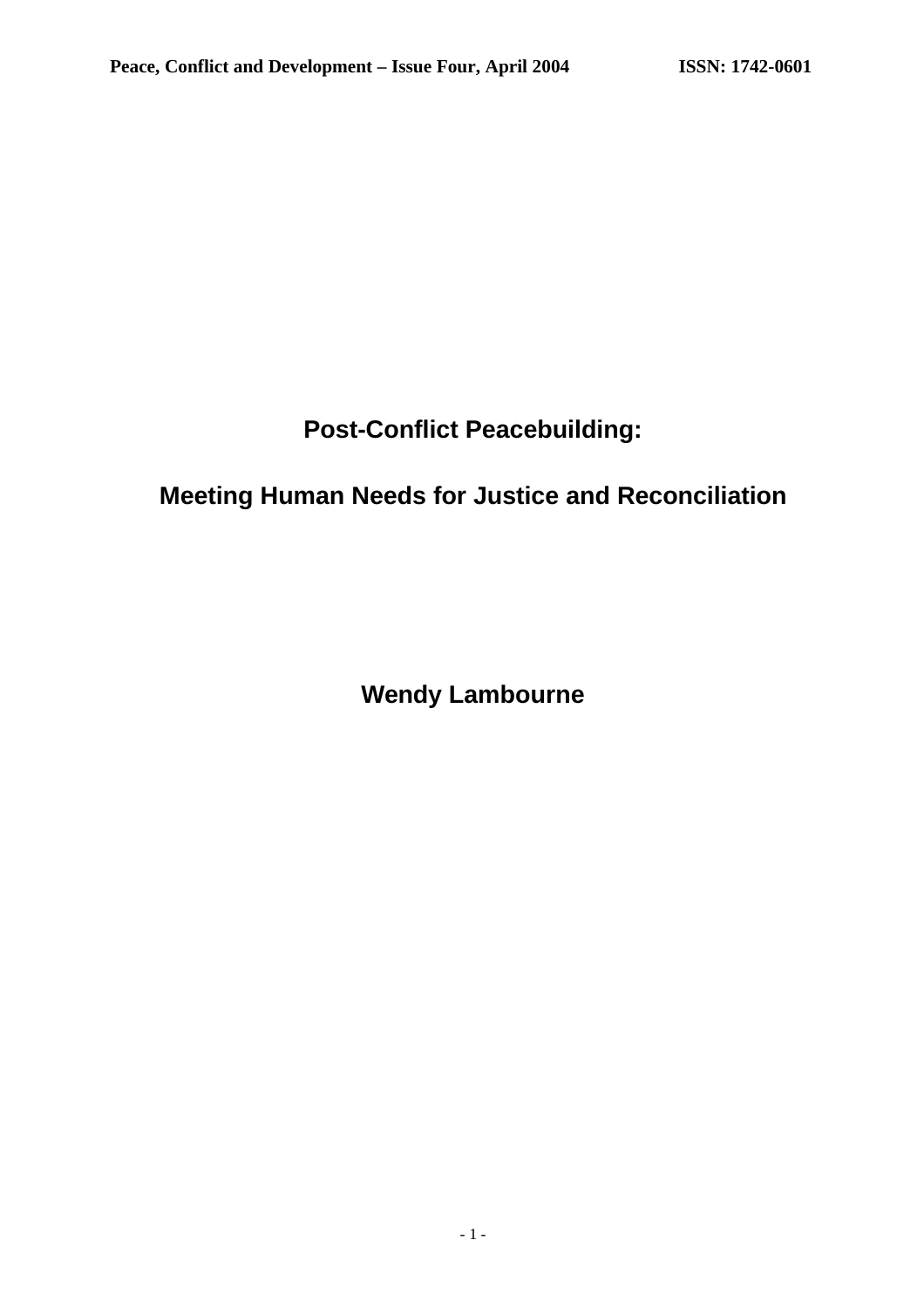# **Post-Conflict Peacebuilding: Meeting Human Needs for Justice and Reconciliation**

*Peace agreements … do not in themselves end wars or bring about lasting peace. In most cases, prewar continuities and the war mentality jeopardize the prospects of a consolidated peace and postwar reconciliation*. 1

The ending of overt violence via a peace agreement or military victory does not mean the achievement of peace.<sup>2</sup> Rather, the ending of violence or a so-called 'post-conflict' situation provides "a new set of opportunities that can be grasped or thrown away".<sup>3</sup> The international community can play a significant role in either nurturing or undermining this fragile peacebuilding process. The United Nations, individual states and international nongovernment organizations (INGOs), have become increasingly involved in trying to rebuild peaceful societies in the aftermath of violent conflict. The dilemmas currently being faced in Iraq are only the latest in a line of learning experiences in this complex task of post-conflict peacebuilding. In Namibia and Cambodia, for the first time, the UN launched expanded peacekeeping operations which included not only military security but the coordination of elections. In East Timor, the UN mandate broadened even further to include the establishment of a functioning government and society through comprehensive development, law and order, security and governance objectives. In both Afghanistan and Iraq, extensive reconstruction activities have also been pursued, including an emphasis on establishing security, democracy and good governance.

In this paper I argue that both justice and reconciliation are fundamentally significant goals that need to be addressed in the design of successful post-conflict peacebuilding processes and mechanisms, especially in the aftermath of genocide. This argument is based on Burton's human needs theory of conflict resolution, Lederach's theories on conflict transformation, and Volkan and Montville's theories of the need to overcome enmities through acknowledgement of chosen traumas and developing shared histories and empathy with the other.<sup>4</sup> These

<sup>&</sup>lt;sup>1</sup> David J. Francis, "Tortuous Path to Peace: The Lomé Accord and Postwar Peacebuilding in Sierra Leone", *Security Dialogue*, 31:3 (September 2000), p. 357.

<sup>&</sup>lt;sup>2</sup> Licklider concluded that only one-third of the negotiated settlements of 'identity civil wars' (or ethnic conflicts) between 1945 and 1993 that lasted for at least five years resulted in lasting peace. Roy Licklider, "The Consequences of Negotiated Settlements in Civil Wars, 1945-1993", *American Political Science Review*, 89:3 (September 1995), pp. 685-687.

<sup>3</sup> Robert L. Rothstein, "Fragile Peace and its Aftermath" in *After the Peace: Resistance and Reconciliation* (Boulder, Colorado: Lynne Rienner, 1999), p. 224.

<sup>4</sup> John W. Burton, "Human Needs Theory"; John Paul Lederach, *Preparing for Peace*; John Paul Lederach, "The Challenge of the 21st Century"; John Paul Lederach, "Journey from Resolution"; John Paul Lederach, *Building Peace;* Vamik D. Volkan, *The Need to Have Enemies and Allies: From Clinical Practice to International Relationships* (Northvale, New Jersey: Jason Aronson, 1994); Vamik D. Volkan, Demetrius A. Julius & Joseph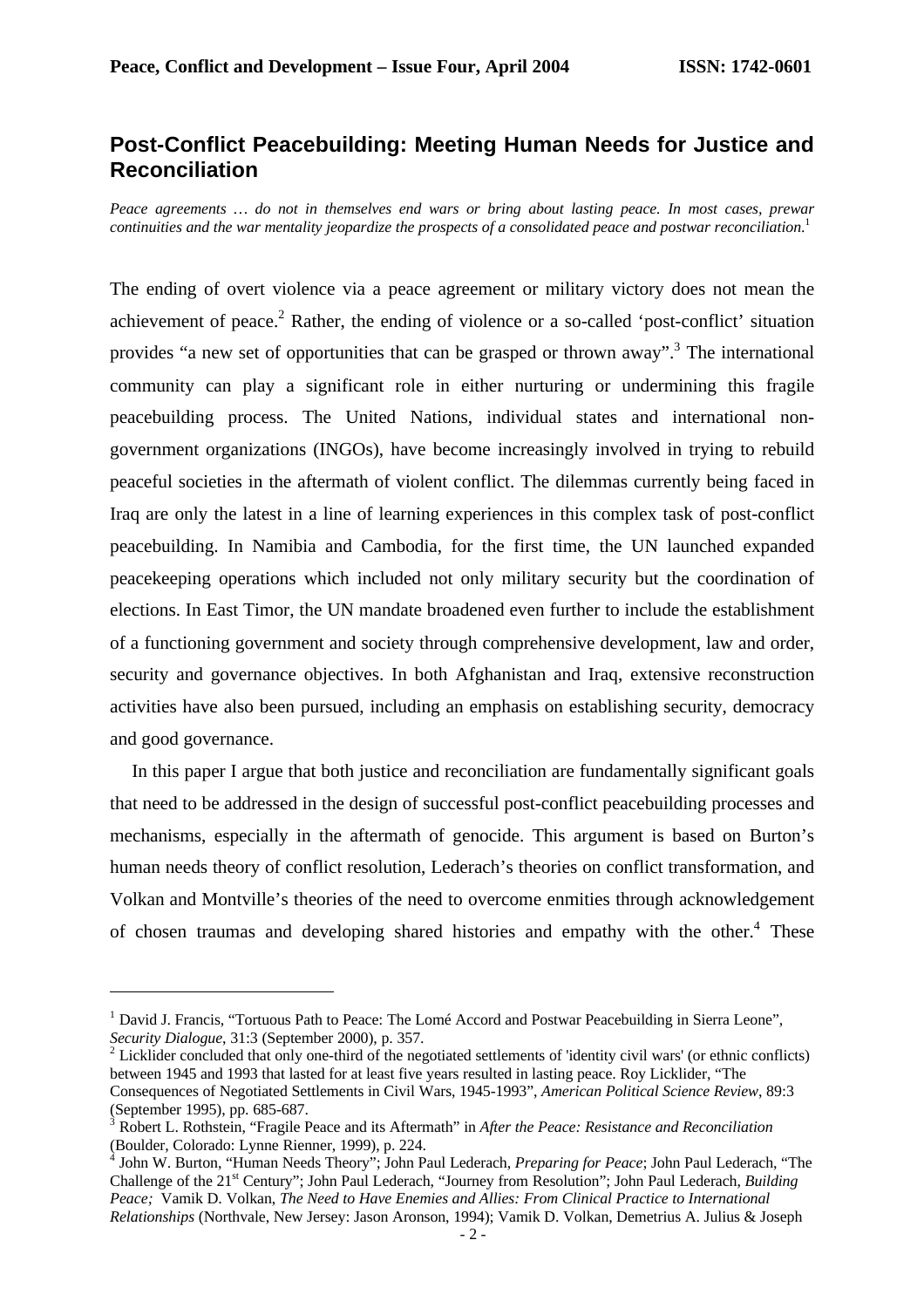theories suggest the importance of reconciliation as a means to conflict resolution and transformation. My argument is supported by the results of my field research in Cambodia and Rwanda, and preliminary analysis of experiences in Sierra Leone and East Timor, explored below.<sup>5</sup>

## **Defining Peacebuilding**

Peacebuilding is difficult to define and even more difficult to achieve in practice.<sup>6</sup> I define post-conflict peacebuilding as "strategies designed to promote a secure and stable lasting peace in which the basic human needs of the population are met and violent conflicts do not recur". This definition takes a long-term focus<sup>7</sup> and incorporates the goals of both negative peace (absence of physical violence) and positive peace (absence of structural violence), a distinction first outlined by Galtung.<sup>8</sup> My analysis is also informed by the more comprehensive and normative definition of peacebuilding provided by Spence:

those activities and processes that: focus on the root causes of the conflict, rather than just the effects; support the rebuilding and rehabilitation of all sectors of the war-torn society; encourage and support interaction between all sectors of society in order to repair damaged relations and start the process of restoring dignity and trust; recognize the specifics of each post conflict situation; encourage and support the participation of indigenous resources in the design, implementation and sustainment of activities and processes; and promote processes that will endure after the initial emergency recovery phase has passed.<sup>9</sup>

These definitions assume that, to be successful, post-conflict peacebuilding must address the underlying causes of conflict in addition to the surface manifestations such as the military culture and proliferation of weapons.<sup>10</sup> As argued by Evans "at the heart of the notion of

V. Montville (eds), *The Psychodynamics of International Relationships, Volume 1: Concepts and Theories* (Lexington, Massachusetts: Lexington Books, 1990).

<sup>5</sup> Wendy R. Lambourne, "Justice and Reconciliation".

<sup>6</sup> Elisabeth M. Cousens, "Introduction" in Elisabeth M. Cousens & Chetan Kumar (eds), *Peacebuilding as Politics: Cultivating Peace in Fragile Societies* (Boulder, Colorado: Lynne Rienner, 2001), pp. 1-20.

<sup>&</sup>lt;sup>7</sup> Long-term follow-through has been identified by a number of researchers as important to the success of postconflict peacebuilding (see, for example, Stephen J. Stedman & Donald Rothchild, "Peace Operations: From Short-Term to Long-Term Commitment", *International Peacekeeping*, 3:2 (Summer 1996), pp. 17-35; C.-P. David, "Does Peacebuilding Build Peace? Liberal (Mis)steps in the Peace Process", *Security Dialogue*, 30:1 (March 1999), pp. 25-41.

<sup>8</sup> Johan Galtung, "Violence, Peace and Peace Research", *Journal of Peace Research*, (1969), pp. 167-191. Galtung distinguished between negative peace as the outcome of efforts to stop physical or personal violence (direct violence), and positive peace as the goal of efforts to end indirect structural and cultural violence (indirect violence) that threaten the economic, social and cultural well-being and identity of individual human beings and groups.

Rebecca Spence, "Post-Conflict Peacebuilding: Who Determines the Peace?" in Bronwyn Evans-Kent & Roland Bleiker (eds) *Rethinking Humanitarianism Conference Proceedings*, 24-26 September 2001. (St Lucia: University of Queensland, 2001), pp. 137-8.

 $10$  I disagree with Cousens ("Introduction", p. 10) who claims that in some cases, such as El Salvador and Bosnia, the conflict "may have evolved in ways that make retrospective attention to root causes unnecessary and even counterproductive." Addressing root causes is fundamental to the resolution of any violent conflict, according to Burton's human needs theory of conflict resolution. While it might be perceived as necessary to ignore root causes in the process of achieving a peace settlement, once the immediate goal of stopping the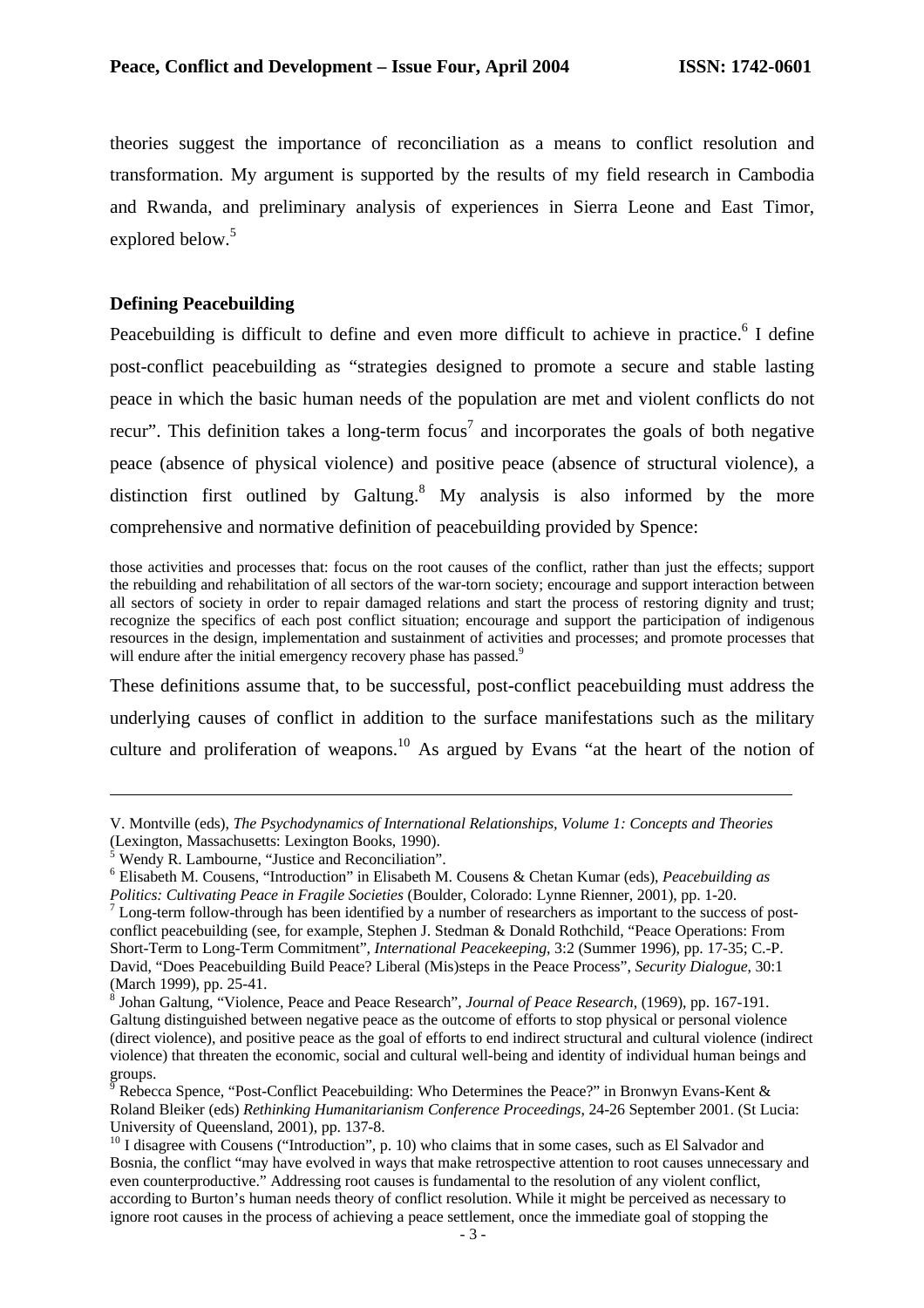peacebuilding is the idea of meeting needs: for security and order, for a reasonable standard of living, and for recognition of identity and worth".<sup>11</sup>

This focus on satisfying human needs is derived from the conflict resolution theories of John Burton.<sup>12</sup> According to Spence, "the process of peacebuilding calls for new attitudes and practices: ones that are flexible, consultative and collaborative and that operate from a contextual understanding of the root causes of conflict".<sup>13</sup> The approach is transformative: it is based on terminating something undesired (violence) and the building of something desired through the transformation of relationships and construction of the conditions for peace.<sup>14</sup> It is consistent with the perspective enunciated by Ryan that the task of peacebuilding "involves a switch of focus away from the warriors, with whom peace-keepers are mainly concerned, to the attitudes and socio-economic circumstances of ordinary people … So whereas peacekeeping is about building barriers between the warriors, peace-building tries to build bridges between the ordinary people".<sup>15</sup>

#### **Justice and Reconciliation**

 $\overline{a}$ 

Justice and order are important aspects of peacebuilding in a post-conflict situation where there is a need to end violence, disarm combatants, restore the rule of law, and deal with the perpetrators of war crimes and other human rights abuses. The need to overcome or transform the enmities developed during a violent conflict and "build bridges between ordinary people" suggests a need for reconciliation. This paper is concerned with the challenges and dilemmas of meeting these human needs for justice and reconciliation in the aftermath of violent conflict.

Very few researchers have considered the roles of justice and reconciliation in the success or failure of peace agreements and peacebuilding processes in sustaining a long-term peace. For example, neither David nor Stedman and Rothchild mention the role of transitional justice

violence has been achieved, then attention needs to turn to methodologies designed to resolve the underlying issues and deal with the root causes in order to minimise the chances of a return to violence. Unfortunately, the limited focus on root causes during peace negotiations can undermine the potential for long-term peacebuilding, as we have seen in Cambodia where the failure to pursue accountability for the Khmer Rouge has had a lasting impact on peace in that country.

<sup>11</sup> Gareth Evans, *Cooperating for Peace: The Global Agenda for the 1990s and Beyond*. (Sydney: Allen & Unwin, 1993), p. 39.

<sup>12</sup> John W. Burton, "Human Needs Theory" in *Conflict: Resolution and Provention* (London: Macmillan, 1990), pp.  $36-48$ .

Rebecca Spence, "Post-Conflict Peacebuilding", p. 145.

<sup>&</sup>lt;sup>14</sup> John Paul Lederach, "Journey from Resolution to Transformative Peacebuilding" in Cynthia Sampson & John Paul Lederach (eds), *From the Ground Up: Mennonite Contributions to International Peacebuilding* (Oxford/New York: Oxford University Press, 2000), pp. 45-55.

<sup>&</sup>lt;sup>15</sup> Stephen Ryan, *Ethnic Conflict and International Relations* (Aldershot: Dartmouth, 1990), pp. 61-2.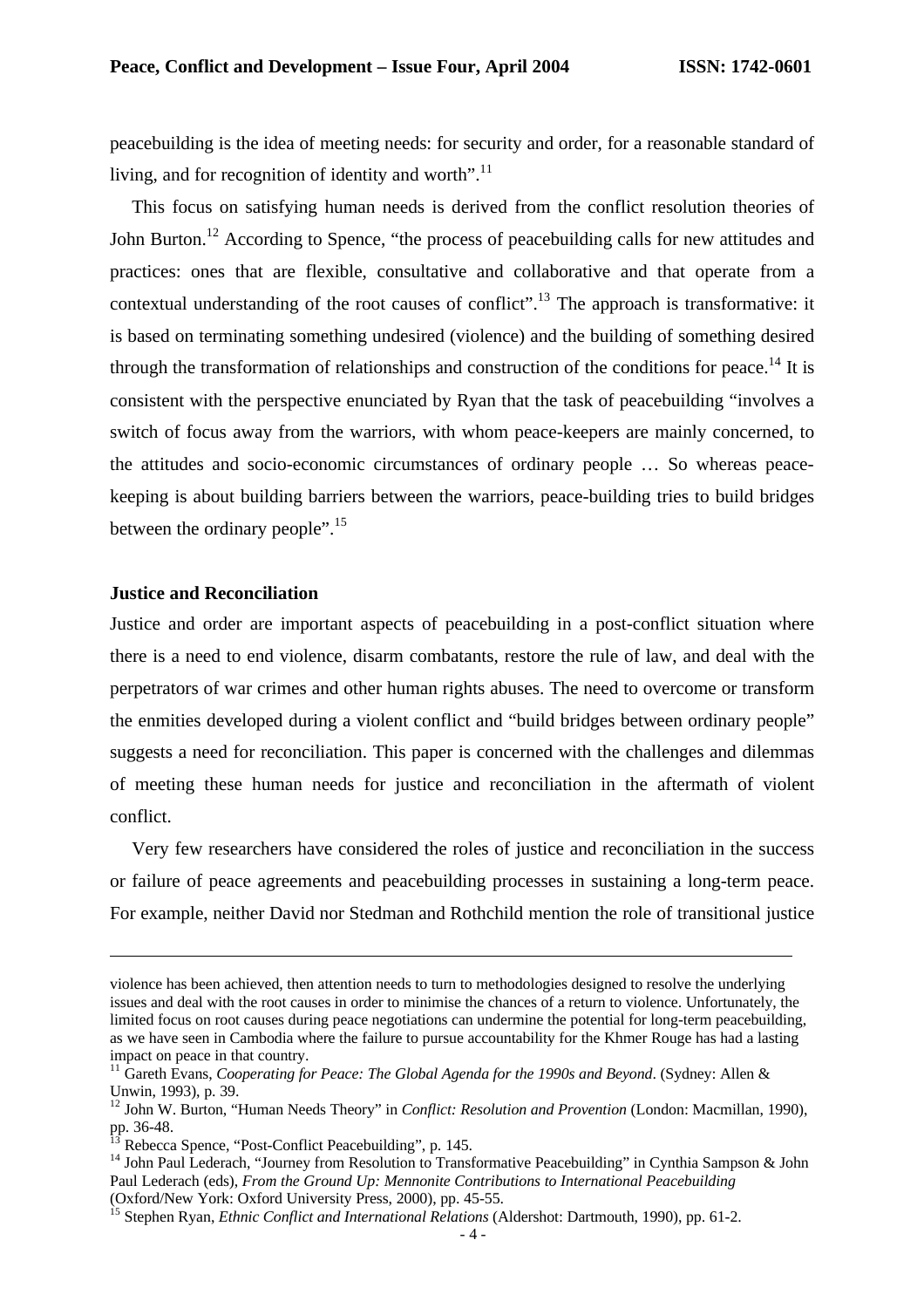in their analysis of post-conflict peacebuilding.<sup>16</sup> Nor do they include any reference to the role of psychological reconciliation between former enemies in the quest for peace. Cousens and Kumar do not discuss justice or reconciliation in their overall conclusions, although one of the contributors, Orr, does mention the absence of justice as a root cause of the conflict in El Salvador and the role of improvements in human rights protection and administration of justice in supporting peacebuilding in that country.<sup>17</sup> Another researcher, Hartzell, also acknowledges the role of justice in peacebuilding, but declines to include it in her analysis.<sup>18</sup> Bertram, by contrast, highlights the dilemma of how to deal with those accused of past human rights abuses and the question of "amnesty or reconciliation". She describes it as "one of the most troubling quandaries for peace builders" and claims that a policy of impunity or blanket amnesty creates "ominous implications for UN efforts to build democracy and a sustainable peace".<sup>19</sup>

Justice and reconciliation have often been seen as competing objectives in the process of making and building peace. In the interests of reaching a settlement, alleged perpetrators of human rights abuses have been included in the negotiations, and even in the new governments in some cases, with Cambodia being a prime example. This process not only perpetuates a culture of impunity that fails to deter future war criminals, it also fails to produce a just peace. A peace agreement that allows power-sharing with criminals and amnesties for their crimes is perceived by the victims or survivors as an "unjust peace" and therefore "detrimental to postwar stability and reconciliation".<sup>20</sup> I agree with Francis that "issues of justice and accountability for war crimes and gross violations of human rights should not be glossed over in the civil war peace settlement".<sup>21</sup>

It seems that international interveners are increasingly recognising that short-term pragmatism is not a recipe for long-term peace and stability. As observed by Kritz, there has been a paradigm shift in terms of attitudes towards acknowledgement of past human rights violations and international involvement in the implementation of accountability mechanisms

<sup>16</sup> C.-P. David, "Does Peacebuilding Build Peace? Liberal (Mis)steps in the Peace Process", *Security Dialogue*, 30:1 (March 1999), pp. 25-41; Stephen J. Stedman & Donald Rothchild, "Peace Operations: From Short-Term to Long-Term Commitment", *International Peacekeeping*, 3:2 (Summer 1996), pp. 17-35.

<sup>17</sup> Elisabeth M. Cousens & Chetan Kumar (eds), *Peacebuilding as Politics: Cultivating Peace in Fragile Societies* (Boulder, Colorado: Lynne Rienner, 2001); R. C. Orr, "Building Peace in El Salvador: From Exception to Rule" in Elisabeth M. Cousens & Chetan Kumar (eds), *Peacebuilding as Politics*, pp. 157 & 165-7.

<sup>18</sup> Carolyn A. Hartzell, "Explaining the Stability of Negotiated Settlements to Intrastate Wars", *Journal of Conflict Resolution*, 43:1 (February 1999), pp. 3-22.

<sup>19</sup> E. Bertram, "Reinventing Governments: The Promise and Perils of United Nations Peace Building", *Journal of Conflict Resolution*, 39:3 (September 1995), pp. 387-418.

<sup>&</sup>lt;sup>20</sup> David J. Francis, "Tortuous Path to Peace", p. 364.

<sup>&</sup>lt;sup>21</sup> David J. Francis, "Tortuous Path to Peace", p. 372.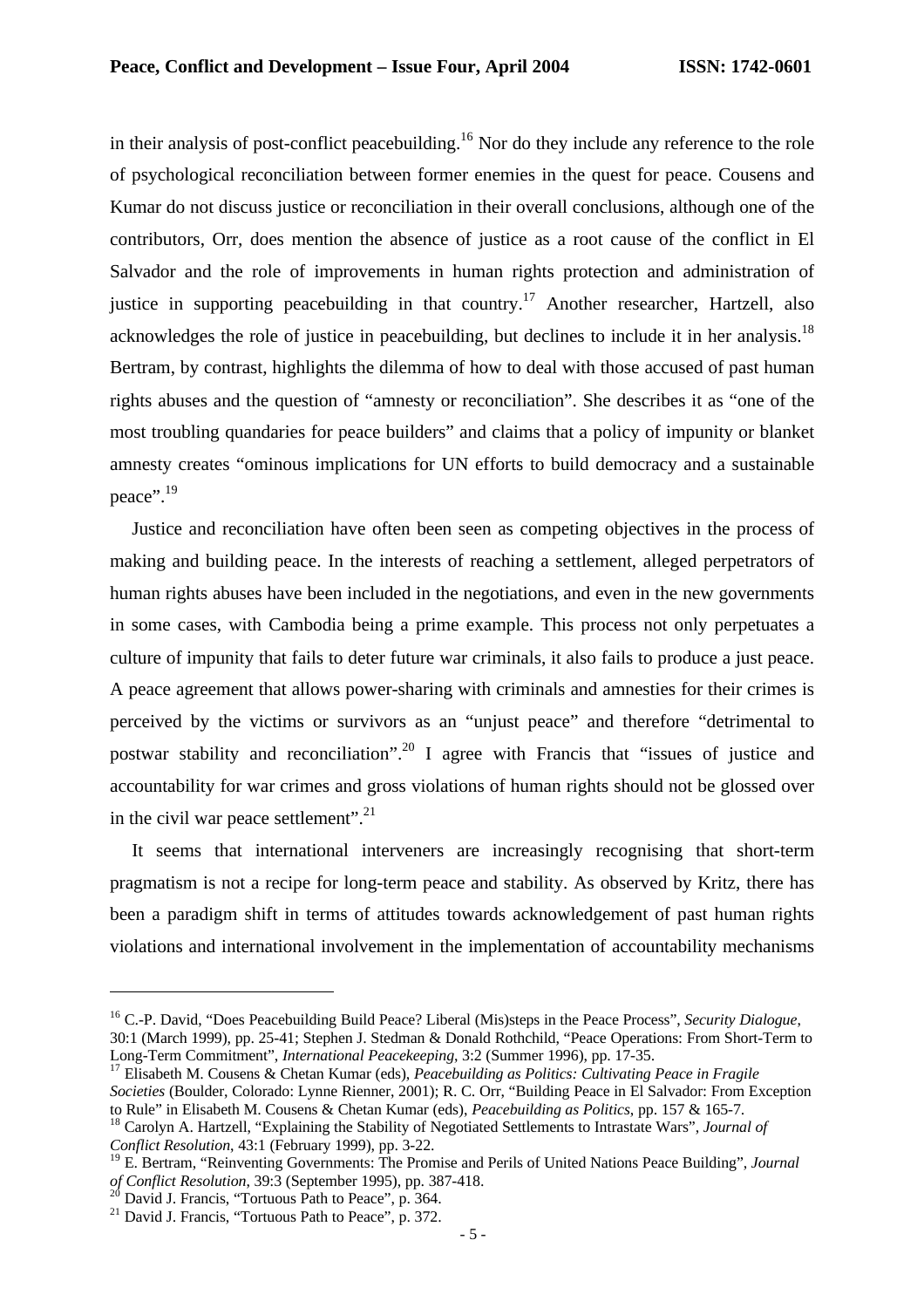in the pursuit of justice and reconciliation.<sup>22</sup> The extent of violence (and failure of the international community to prevent the escalation of this violence) in the former Yugoslavia and Rwanda triggered the establishment of the first *ad hoc* international war crimes tribunals since Nuremberg, and in July 1998 diplomats and international lawyers from about 150 countries negotiated the text of an agreement for the establishment of the world's first permanent International Criminal Court.<sup>23</sup> In Sierra Leone and East Timor, the international community supported the establishment of both criminal tribunals and truth commissions to deal with the aftermath of violent conflict and gross human rights violations. In Iraq a war crimes tribunal is being established to prosecute the former leaders of the oppressive regime.

Members of the international community increasingly refer to the need to promote national reconciliation, but few actually define what they mean by reconciliation. Most of the writing on international law and transitional justice does not include any analysis of the various types of justice and their relationship to reconciliation or conflict resolution.<sup>24</sup>

In the shift from peacekeeping to peacebuilding, and the increasing focus on international justice, the international community has taken on the goals of justice and reconciliation without adequately analysing the concepts and how they are best achieved in different conflict circumstances and cultural contexts. There is a lack of discussion in policy circles and the international relations literature of the relationship between mechanisms and desired outcomes in terms of justice and reconciliation. There are many assumptions made about the role of justice in achieving reconciliation, such as the assumption that the International Criminal Tribunal for Rwanda would somehow automatically contribute to reconciliation in Rwanda.<sup>25</sup> This is particularly true in the context of peacebuilding:

 $^{22}$  Various national transitional justice mechanisms (including criminal tribunals, truth commissions, administrative reforms and reparations) have been invoked both during and after the end of the Cold War to deal with human rights abuses and crimes against humanity in many countries (including those of the former Soviet bloc, Africa and Central America) but generally with little or no involvement of the international community. Priscilla B. Hayner, "Fifteen Truth Commissions - 1974 to 1994: A Comparative Study", *Human Rights Quarterly*, 16 (1994), pp. 597-655; Neil J. Kritz (ed.), *Transitional Justice: How Emerging Democracies Reckon With Former Regimes*, 3 volumes (Washington, DC: United States Institute of Peace Press, 1995).

<sup>23</sup> William Schabas, *USIP Special Report: The Genocide Convention at Fifty* (Washington, DC: United States Institute of Peace, 1999).

<sup>&</sup>lt;sup>24</sup> Howard Ball, *Prosecuting War Crimes and Genocide: The Twentieth Century Experience* (Lawrence, Kansas: University Press of Kansas, 1999); Steven R. Ratner & Jason S. Abrams, *Accountability for Human Rights Atrocities in International Law: Beyond the Nuremberg Legacy* (London: Clarendon Press, 1997); Naomi Roht-Arriaza (ed.), *Impunity and Human Rights in International Law and Practice* (New York: Oxford University Press, 1995).

 $25$  See Shinoda who discusses the lack of explicit articulation of the role of international tribunals in contributing to national reconciliation and peacebuilding. H. Shinoda, "Peace-building by the Rule of Law: An Examination of Intervention in the Form of International Tribunals", Paper presented to the 2001 Annual Convention of the International Studies Association, Chicago, Illinois, 22 March 2001. See also Aleksandar Fatiæ, *Reconciliation via the War Crimes Tribunal?* (Aldershot, England: Ashgate Publishing, 2000).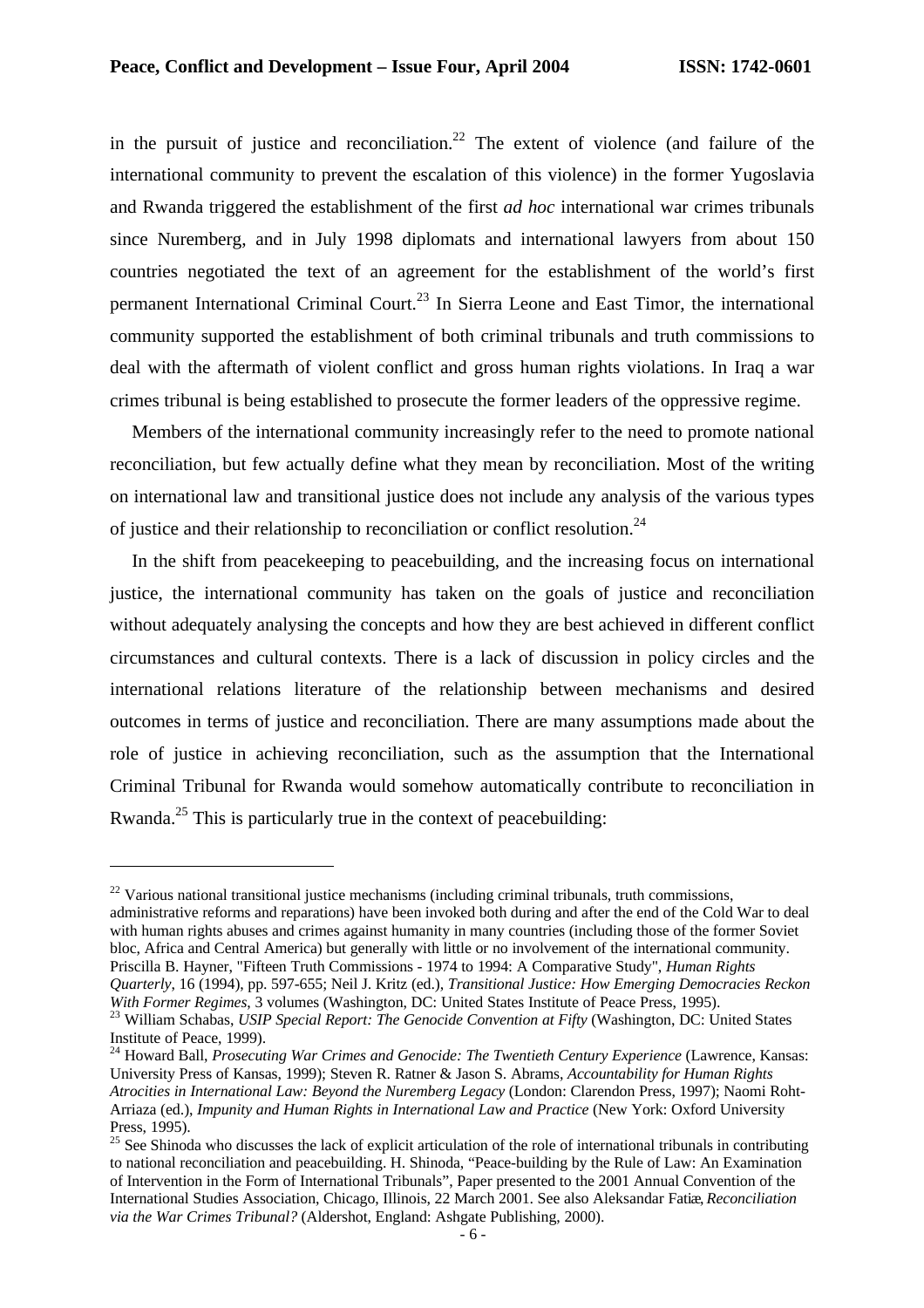Justice and reconciliation are fundamental to peace-building, but there is no adequate theorising of how these relate to each other or even a common language of what they all mean in the context of post-conflict peace-building. $^{26}$ 

It is now being argued by some that justice is a necessary component of reconciliation.<sup>27</sup> although in practice the two are often seen as mutually incompatible (for example, in Bosnia).<sup>28</sup> There seems to be widespread lack of agreement, if not confusion, about the relationships between justice, reconciliation, conflict resolution and peace.

One of the conceptual confusions revolves around the various definitions of justice. Until now in this article, when I have referred to the importance of justice in the peacebuilding process, the meaning of legal justice has been assumed. However, this is not the only type of justice that is important in peacebuilding. As outlined by Lederach, socioeconomic justice is also critical to peace. He identifies what he calls the "justice gap" in peacebuilding: "we have not adequately developed a peace-building framework that reduces direct violence and produces social and economic justice".<sup>29</sup> As a result, he advocates a broadening of our understanding of peacebuilding to include conflict transformation, restorative justice and socio-economic development. Mani similarly advocates three categories of justice which are necessary for reconciliation and peacebuilding: legal justice, rectifying justice and social justice.<sup>30</sup>

Justice is a complex concept which has substantive and symbolic, economic and social, legal and psychological meanings. It may be retributive, restitutive or restorative. A schema outlining the various types of justice is provided in Table1.

<sup>&</sup>lt;sup>26</sup> Donna Pankhurst, "Issues of Justice and Reconciliation in Complex Political Emergencies: Conceptualising Reconciliation, Justice and Peace", *Third World Quarterly*, 20:1 (1999), p. 254.

<sup>27</sup> International Peace Academy, *Civil Society and Conflict Management in Africa*, Report of the IPA/OAU Consultation, Cape Town, South Africa, 29 May – 2 June 1996; John Paul Lederach, *Preparing for Peace: Conflict Transformation Across Cultures* (Syracuse, New York: Syracuse University Press, 1995).

<sup>&</sup>lt;sup>28</sup> The Prosecutor for the International Criminal Tribunal for the Former Yugoslavia (ICTY), Justice Louise Arbour, was quoted as saying that a truth commission for the Balkans and the ICTY "couldn't exist together" (N. Dyson & M. Spencer, "Prosecuting War Criminals", *Peace Magazine*, 16:2 (Spring 2000), p. 22). Boraine and Hayner report that both the former ICTY president, Gabrielle Kirk McDonald, and prosecutor, Louise Arbour, argued at a conference in Belgrade in November 1998 that the establishment of a truth commission would confuse people and would undermine the work of the Tribunal. On the other hand, Judge Richard Goldstone, the first ICTY prosecutor, said publicly that he regarded the Tribunal and a truth commission as complementary rather than contradictory. Alex Boraine, *A Country Unmasked: Inside South Africa's Truth and Reconciliation Commission* (Oxford: Oxford University Press, 2000), p. 389; Priscilla B. Hayner, *Unspeakable Truths: Confronting State Terror and Atrocity* (New York: Routledge, 2001), pp. 207-8.

<sup>&</sup>lt;sup>29</sup> John Paul Lederach, "The Challenge of the 21<sup>st</sup> Century: Justpeace" in *People Building Peace: 35 Inspiring Stories from Around the World* (Utrecht: European Centre for Conflict Prevention, 1999), p. 32.

<sup>&</sup>lt;sup>30</sup> Rama Mani, "Conflict Resolution, Justice and the Law: Rebuilding the Rule of Law in the Aftermath of Complex Political Emergencies", *International Peacekeeping*, 5:3 (Autumn 1998), pp. 5-8.;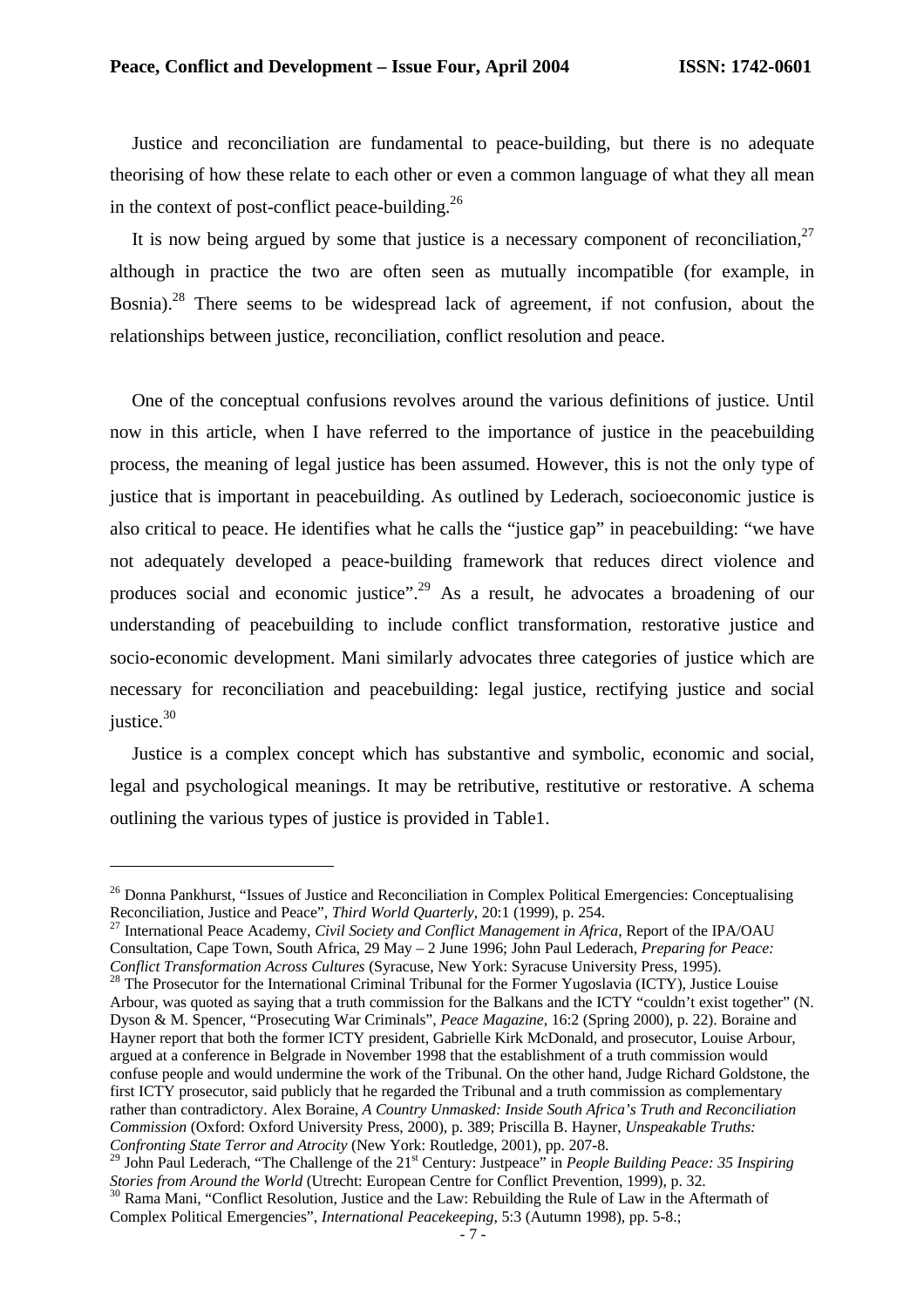$\overline{a}$ 

When people have been wronged they express a desire for justice, which can be interpreted as a human need to feel a sense of justice. But what type of justice is necessary varies with individual circumstances and predispositions, the type of wrong and the local context. To state the obvious, different people have different priorities and needs in relation to justice.

Similarly, people have different priorities in relation to reconciliation. For some people an apology is a critical first step, while for others forgiveness and even reconciliation may be possible without such acknowledgement of the harm perpetrated. Whether or not justice is required for reconciliation is a matter of some debate, and different people will regard different types of justice as more relevant for reconciliation. An undertaking to avoid the harmful acts of the past and build a new relationship built on trust and respect is another step which is normally seen as essential to the reconciliation process. Table 2 identifies some of the components of reconciliation.<sup>31</sup> The requirement for the presence or absence of each of these components contributes to the meaning of reconciliation to individuals and societies in different contexts.

Approaches to reconciliation are affected by cultural differences often underpinned by religious beliefs as well as social customs.<sup>32</sup> In Rwanda and Canbodia, for example, we can

<sup>31</sup> Sources of inspiration for this model include: Hizkias Assefa, *Peace and Reconciliation as a Paradigm* (Nairobi, Kenya: Nairobi Peace Initiative, 1993); Alice Ackermann, "Reconciliation as a Peace-Building Process in Postwar Europe: The Franco-German Case", *Peace & Change*, 19:3 (July 1994), pp. 229-250; John Paul Lederach, *Building Peace: Sustainable Reconciliation in Divided Societies* (Washington, DC: U.S. Institute of Peace Press, 1997); Peter Brecke & William J. Long, "War and Reconciliation", Paper presented to the 38<sup>th</sup> Annual Convention of the International Studies Association, Toronto, Canada, 18-22 March 1997; Norman C. Habel, *Reconciliation: Searching for Australia's Soul* (Sydney: HarperCollins Publishers, 1999); Ron Kraybill, "From Head to Heart: The Cycle of Reconciliation", *Conciliation Quarterly*, 7:4, (1998), pp. 2-38; Donald W. Shriver, *An Ethic for Enemies: Forgiveness in Politics* (New York: Oxford University Press, 1995); Eileen Borris, "Forgiveness, Social Justice and Reconciliation", A paper presented at the Fifth International Symposium on the Contribution of Psychology to Peace, University of Melbourne (July 1997); Ronald J. Fisher, "Social-Psychological Processes in Interactive Conflict Analysis and Reconciliation" in Ho-Won Jeong (ed.) *Conflict Resolution: Dynamics, Process and Structure* (Aldershot, England: Ashgate Publishing, 1999), pp. 81-104; Mervyn T. Love *Peace Building Through Reconciliation in Northern Ireland* (Aldershot, England: Avebury/Ashgate Publishing, 1995); Kader Asmal, Louise Asmal, & Ronald Suresh Roberts, *Reconciliation Through Truth: A Reckoning of Apartheid's Criminal Governance* (Cape Town: David Philip Publishers, 1996); Louis Kriesberg, "Paths to Varieties of Inter-Communal Reconciliation", Paper presented to the Seventeenth General Conference, International Peace Research Association, Durban, South Africa, 22-26 June 1998; Susan Dwyer, "Reconciliation for Realists", *Ethics & International Affairs*, Volume 13, (1999), pp. 81-98; Christopher Mitchell "Intractable Conflicts: Keys to Treatment?" ("Conflictos Cronicos: Claves de Tratamiento"), Keynote Address given at the VI Jornades Internacionales de Cultura y Paz, Gernika, Spain, April 22-26 1996; Johan Galtung, "After Violence, Reconstruction, Reconciliation, and Resolution: Coping with Visible and Invisible Effects of War and Violence" in Mohammed Abu-Nimer (ed.), *Reconciliation, Justice, and Coexistence: Theory and Practice*. (Lanham, Maryland: Lexington Books, 2001), pp. 3-23.

<sup>32</sup> M. Hurley (ed.) *Reconciliation in Religion and Society*. (Belfast: Institute of Irish Studies, Queens University, 1994), pp. 163-188; David W. Augsburger, *Conflict Mediation Across Cultures: Pathways and Patterns* (Louisville, Kentucky: Westminster John Knox Press, 1992).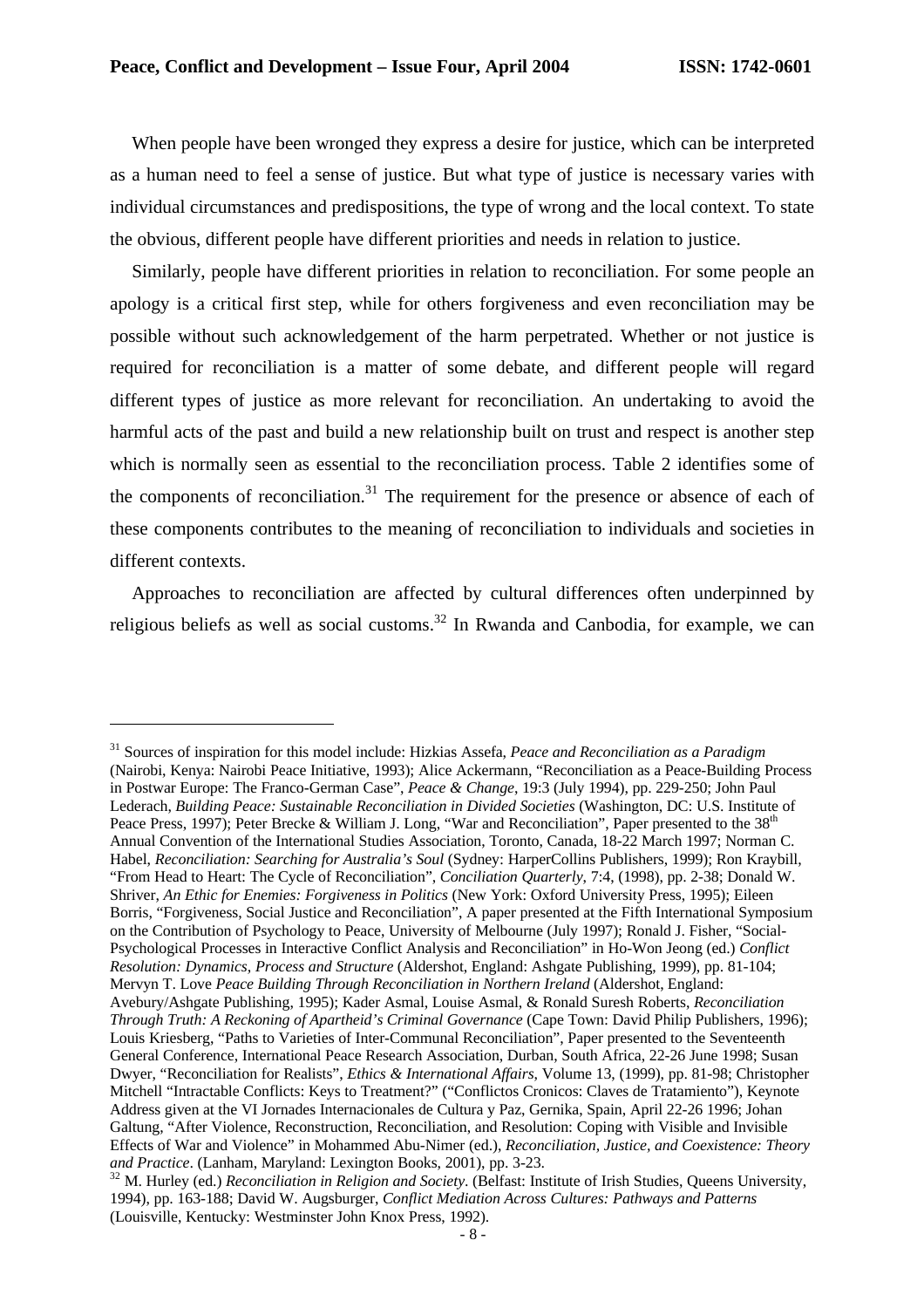see the influence of Buddhism and Christianity on attitudes towards justice and reconciliation.<sup>33</sup>

Exploring the multiple meanings of justice and reconciliation and using this analysis to critically examine existing peacebuilding mechanisms can help to identify improvements which could more successfully promote justice and reconciliation and thereby be more likely to lead to a more stable and lasting peace. This approach is illustrated by my research with genocide survivors in Cambodia and Rwanda.<sup>34</sup>

#### **Cambodia: Genocide with Impunity**

Following the genocidal Pol Pot regime that controlled Cambodia from 1975-1978, there were no significant or effective official public processes of acknowledgement, apology or legal justice implemented in Cambodia, despite the numerous initiatives proposed by the international community and Cambodian government. Nor were there any official international acts of condemnation or prosecution.<sup>35</sup> Once the Cold War was over, the United Nations played a significant role in rebuilding peace in Cambodia, but the issues of justice and reconciliation were not addressed in the final peace agreement. During peace negotiations, the Hun Sen government apparently stressed the issue of genocide and the need to bring the perpetrators to justice, but the United States and China supported the Khmer Rouge in blocking any moves in this direction.

The final peace agreement did not preclude the Khmer Rouge from participating in the Cambodian elections, nor did it prevent former officials of the Khmer Rouge associated with the genocide from holding office in the future. There was a reference to ensuring "the nonreturn to the policies and practices of the past" but there was no provision made for war crimes trials or other means of achieving justice.<sup>36</sup> Numerous Khmer Rouge leaders subsequently defected and joined the Cambodian government and military. In the interests of 'national reconciliation', the Hun Sen government accepted the former Khmer Rouge and, in some cases, offered them immunity from prosecution.

<sup>&</sup>lt;sup>33</sup> Wendy R. Lambourne, "Justice and Reconciliation: Post-Conflict Peacebuilding in Cambodia and Rwanda", PhD Thesis, University of Sydney, 2002.

<sup>&</sup>lt;sup>34</sup> Wendy R. Lambourne, "Justice and Reconciliation".

<sup>&</sup>lt;sup>35</sup> See Etcheson for a thorough analysis of the various attempts at redress or justice over the first 20 years following the fall of the Khmer Rouge regime. Craig Etcheson, "Putting Pol Pot in Jail: Dilemmas of Accountability in Cambodia", Paper presented to the Annual Meeting of the American Anthropological Association, Washington, DC, 19-23 November 1997.

<sup>&</sup>lt;sup>36</sup> Trevor Findlay, *Cambodia: The Legacy and Lessons of UNTAC* (Oxford: Oxford University Press, 1995), p. 10.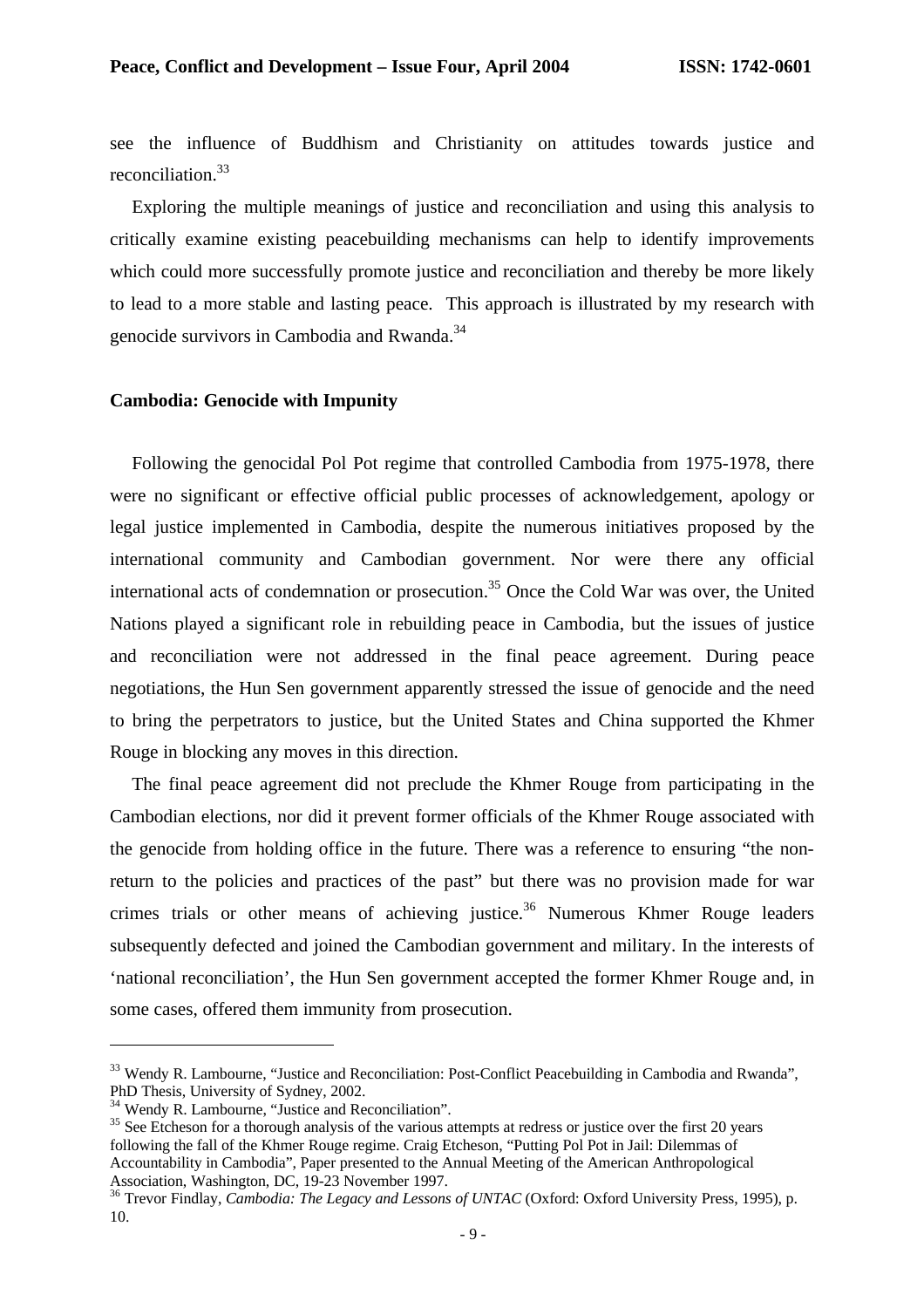The UN began negotiations with the Cambodian government for a tribunal to prosecute the former Khmer Rouge leaders in 1997, but efforts were delayed by Hun Sen's inconsistent attitude and his desire to maintain domestic control over the tribunal despite international concerns about the ability to produce fair trials without international involvement. Finally in May 2003 after five years of negotiations the UN General Assembly approved an agreement with the Cambodian government for prosecutions under Cambodian law of the surviving former leaders of the Khmer Rouge.<sup>37</sup>

When I visited Cambodia in October 1999 I interviewed survivors of the Pol Pot era who expressed their desire for international legal justice. For example, a female survivor of the genocide who heads a Cambodian human rights NGO, told me that "almost the whole Cambodian population would like a tribunal". Another of my interviewees, a 30 year-old survivor, said that "if they [former Khmer Rouge] are still detained and there is no tribunal, then all Cambodian people will be unhappy because they want the UN to find the justice for Cambodian victims".

Further evidence showing widespread Cambodian support for an international tribunal has included a rally of 5000 people during the visit of a UN delegation to Phnom Penh in August 1999.<sup>38</sup> and the results of a number of surveys that have been conducted in recent years. These include surveys by the Khmer Journalists' Association in 1995 or  $1996<sup>39</sup>$  and the Institute of Statistics and Research on Cambodia (IFFRASORC) in 1999, both of which reported that over 80% of Cambodians wanted the surviving Khmer Rouge leaders to be prosecuted.<sup>40</sup> Also in 1999, the Cambodian Human Rights Action Committee presented to the UN Secretary-General, Kofi Annan, a petition signed by nearly 85,000 Cambodians which called on the UN to establish an international tribunal.<sup>41</sup>

Although at least some Cambodians are aware of the potential limitations of a tribunal for the Khmer Rouge, the Cambodians I interviewed still believe some justice would be better than none. For example, one of my interviewees said: "The government agree [*sic*] with US

 $\overline{a}$ 

<sup>40</sup> "Most Cambodians Want Trial for K. Rouge – Poll", Reuters, 27 January 1999.

<sup>&</sup>lt;sup>37</sup> United Nations General Assembly Press Release GA/10135, 13 May 2003; Edith M. Lederer, "U.N. Approves Cambodia Tribunal Agreement", Associated Press, 13 May 2003.

<sup>38</sup> *The Australian*, 27 August 1999, p. 6

<sup>&</sup>lt;sup>39</sup> The existence of this survey was reported to me by former CGP Director, Ben Kiernan (personal interview, Melbourne, 2 July 1999). Despite personal approaches to both the Khmer Journalists' Association (through a former member of the now disbanded organisation) and The Asia Foundation (the funding agency), I was unable to find any written reports of the survey results. My former-KJA informant remembered the survey, but not any of the findings. He remembered only that there was "lots of conflict over the methodology" and that "many Cambodians didn't want to answer".(Lambourne, 2002).

<sup>&</sup>lt;sup>41</sup> Letter to H. E. Kofi Annan from the Cambodian Human Rights Action Committee, Phnom Penh, 20 January 1999.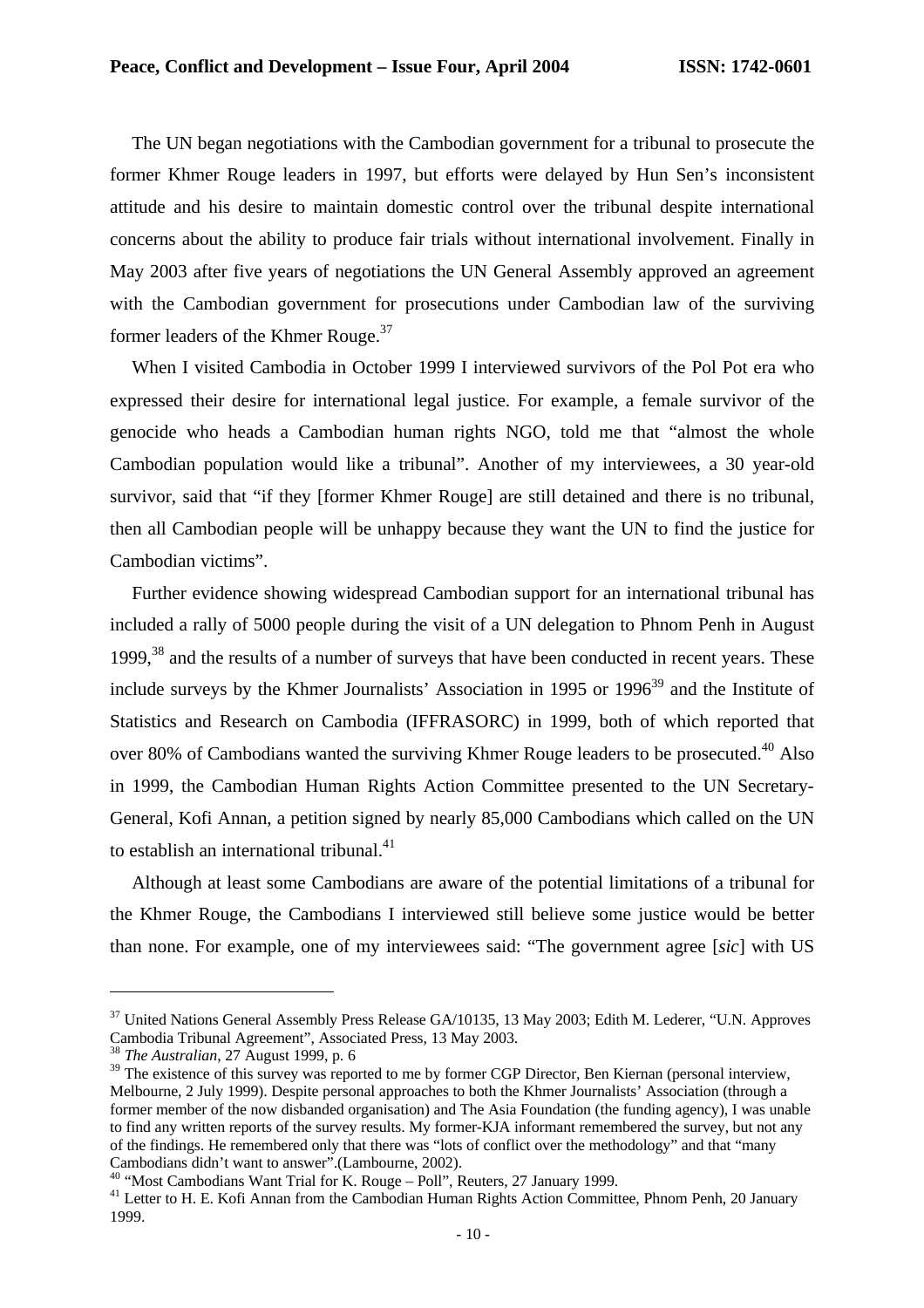proposal for a tribunal – it's good – will help in Cambodia. Can do justice – but not for all." Another said that trying the Khmer Rouge leaders could have a good impact on impunity: "not a magic wand, but can show to criminals or bad people that even the Khmer Rouge who are powerful must be punished". One survivor said he thought the leaders responsible for the genocide should be in prison for their whole lives, and that he "wouldn't stop all people involved in the killing fields from standing in front of court and being brought to justice". Another survivor said she thought that there should be a tribunal because so many were killed during the Khmer Rouge regime: "somebody should be brought to court". She said she was still angry but if the Khmer Rouge were in jail that would help her to feel better. A woman interviewed by journalist, Adam Piore, in the 1990s said "as tears streaked her wrinkled face" that: "They killed my children. That's why I am like this". $42$ 

Until recently, Cambodian Prime Minister Hun Sen, has promoted a policy of 'national reconciliation' which effectively means a policy of compromise and accommodation rather than the truth, acknowledgement and accountability sought by Cambodian survivors. The Cambodians I interviewed expressed dissatisfaction with Hun Sen's approach of welcoming and reintegrating the former Khmer Rouge leaders, and treating their former torturers like national heroes. For example, one survivor said she was "not happy to see those criminal people sitting in good chair … Even though we forgive him for peace, we shouldn't let him live with special treatment. He should live as ordinary people; he should work." Another said: "Why should the former Khmer Rouge live so freely and be received by Hun Sen in a five star hotel? This makes a lot of people angry".

Pol Pot never acknowledged his guilt and Cambodians were reportedly angry that he died without facing trial.<sup>43</sup> Two other former senior Khmer Rouge leaders, Khieu Samphan and Nuon Chea, apologised to the people of Cambodia during an international press conference.<sup>44</sup> However, Cambodians reacted with some scepticism in response to Khieu Samphan's apology because it was delivered in English in front of the foreign media. For example, one survivor said the apology "didn't mean anything … we don't know if it comes from his heart, whether it's true or not – and besides – it was in English".

It is clear that the legal justice needs of the Cambodians were not considered an important part of the peacebuilding process, at least until recently. The failure to pursue accountability for human rights violations perpetrated by the Khmer Rouge has not only failed to meet the

<sup>42</sup> Adam Piore, "Cambodia's Killers Win Again", *Newsweek International*, 25 February 2002.

<sup>&</sup>lt;sup>43</sup> "Death of Pol Pot: Public Cheated of Justice", camnews.v001.n590.15, 17 April 1998.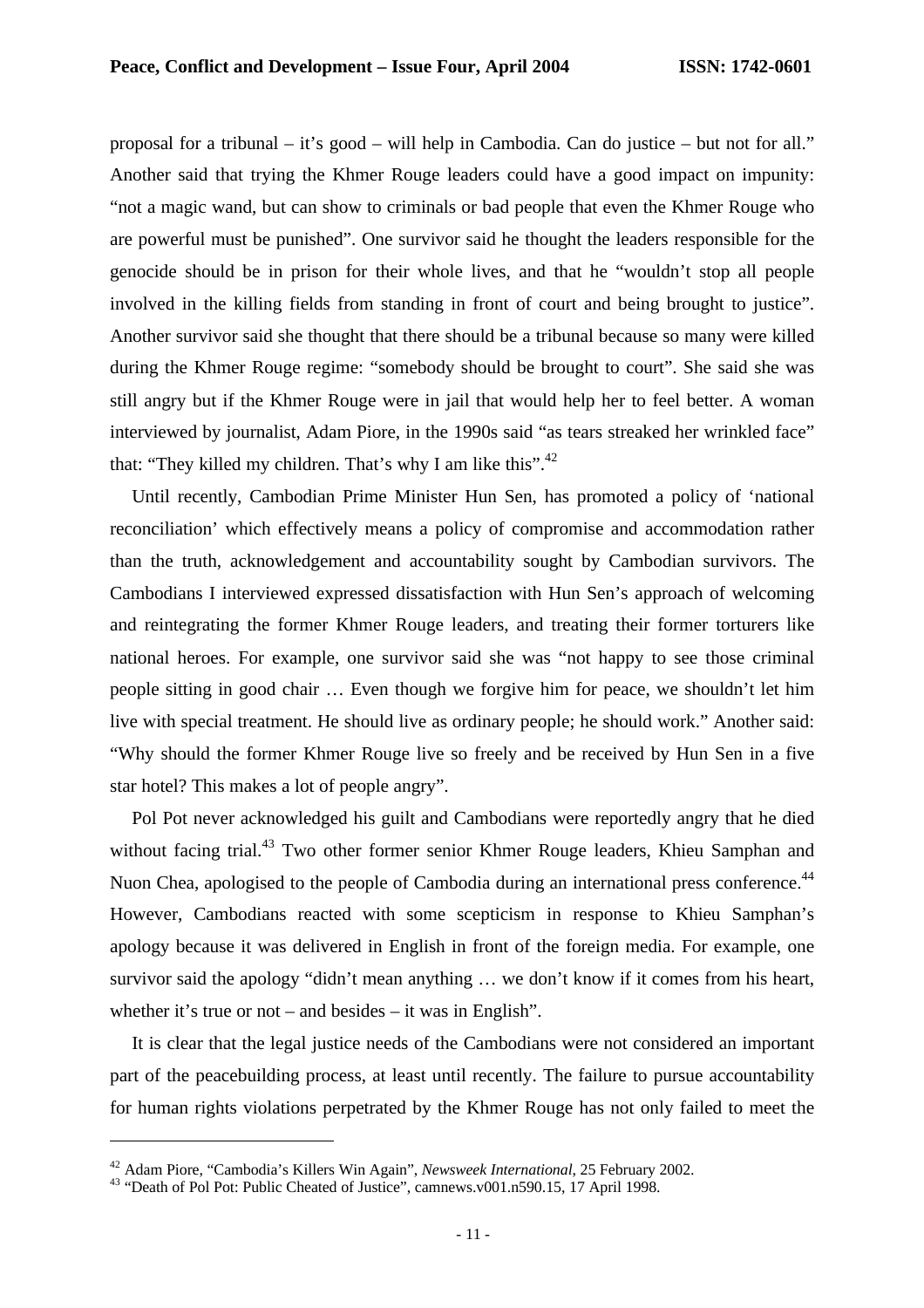legal justice needs of ordinary Cambodians, it has also created a culture of impunity and lack of respect for the rule of law. Human rights continue to be abused with impunity in Cambodia, thereby undermining the experience of peace and security for Cambodians. Cambodians still harbour resentment against the former Khmer Rouge leaders who live freely and with a good standard of living, unlike many of the Cambodians who survived the Pol Pot regime and now live in poverty.

Meeting these legal and socioeconomic justice needs might help promote long-term peace and reconciliation in Cambodia, at least from the point of view of the survivors. It is possible that a tribunal that offered some hope of retributive justice might help heal the sorrow and trauma still suffered by Cambodians 30 years after the Pol Pot regime. But what about the perpetrators, the former Khmer Rouge?

Very little research has been conducted to determine the desires and needs of the former Khmer Rouge in terms of justice and reconciliation. It might be expected that these needs would be very different to the survivors and other Cambodians. Indeed, it has been reported that the former Khmer Rouge, many of whom still live in their former stronghold of Pailin, have threatened a return to war and violence if legal accountability were pursued.<sup>45</sup> However, surprisingly, a majority of the participants in a public forum on "National Reconciliation and the Former Khmer Rouge" which was held in Battambang near Pailin (and included a large contingent of former Khmer Rouge cadre) voted in a secret ballot in favour of a Khmer Rouge tribunal.<sup>46</sup> Also, one of my interviewees told me how he went with an Italian journalist to a Khmer Rouge stronghold and observed that "people want peace, to be included back in Cambodian society, and for the leaders to be tried." It is possible that further research might reveal that a majority of the population, including both former Khmer Rouge cadre and survivors, favour a tribunal for the former Khmer Rouge leaders.

#### **Rwanda: International Justice – and Reconciliation?**

 $\overline{a}$ 

Both the international community and the Rwandan government regarded legal justice as crucial to the peacebuilding process in the aftermath of the 1994 genocide in Rwanda, and yet Rwandans have not necessarily experienced justice as a result of the trials implemented locally and at the international level. The Rwandan domestic courts are trying those accused

<sup>44</sup> Seth Mydans, "Under Prodding, 2 Khmer Rouge Apologize for the Reign of Terror", *New York Times*, 30 December 1998.

<sup>&</sup>lt;sup>45</sup> "Cambodia: Defectors warn of revenge if trials proceed", camnews, 25 January 1999; "Former Khmer Rouge official warns against tribunal", Reuters, 4 February 2000.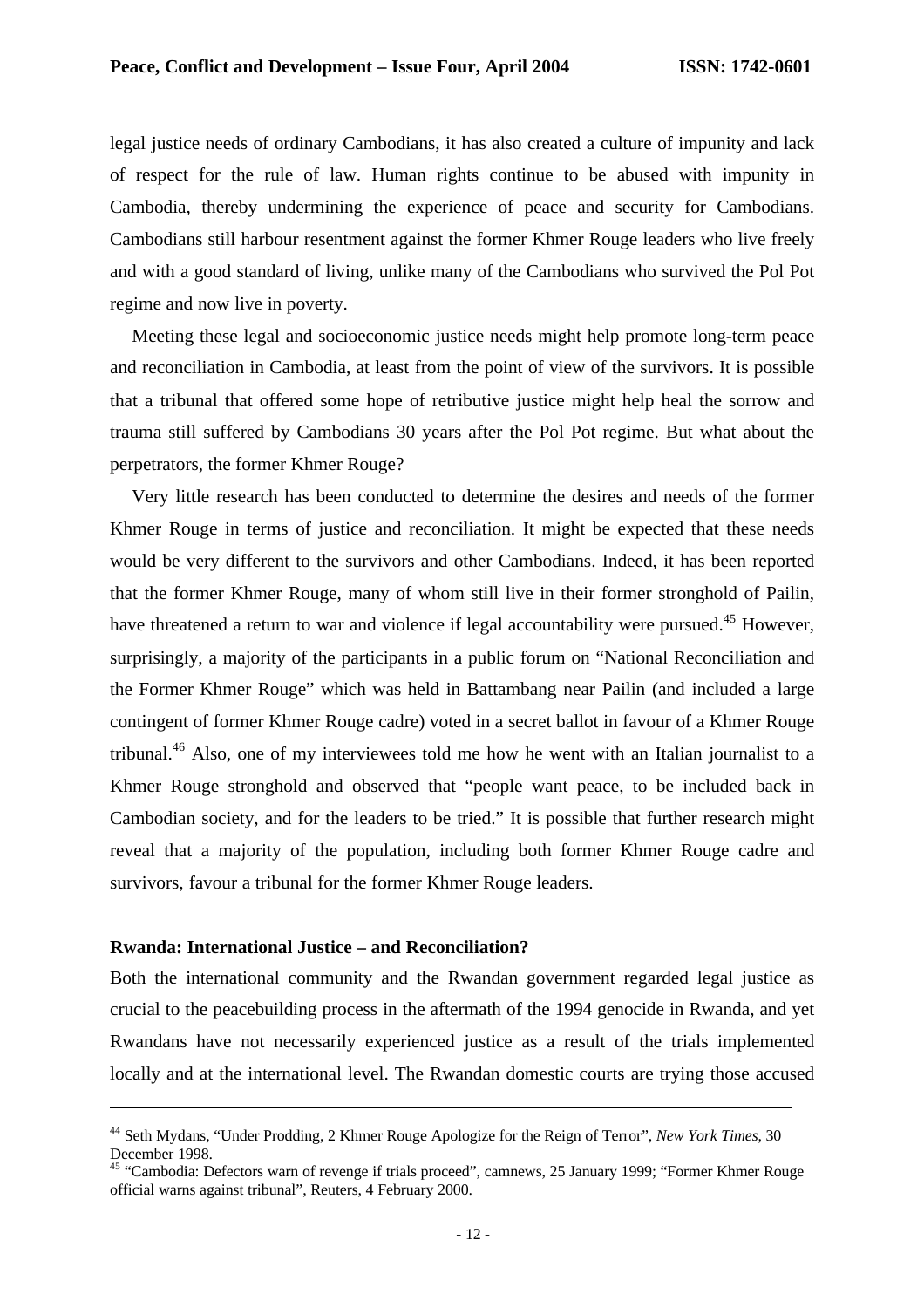of genocide and crimes against humanity committed since October 1990, while the UN established the International Criminal Tribunal for Rwanda (ICTR) to prosecute those accused of genocide, crimes against humanity and war crimes committed during 1994.

The domestic trials of genocide suspects in Rwanda have been marred by an inadequate justice system and the large numbers of accused. In order to speed up trials and sentencing, as well as revealing the truth about the genocide and fostering reconciliation, the Rwandan government has introduced *gacaca* courts based on traditional community justice to try those accused of all but the most serious crimes. It is too early to assess the contribution of the *gacaca* system to justice and reconciliation in Rwanda, although some preliminary observations have been made by writers such as Vandeginste and Harrell.<sup>47</sup>

The Rwandan government sees legal accountability as an integral part of the reconciliation process: "there can be no reconciliation without justice".<sup>48</sup> This attitude was reflected by many of the Rwandans whom I interviewed in Kigali and Arusha in July 1998, as well as by those I interviewed in Toronto, Canada, in June 2000. According to one Tutsi survivor, "justice is also important for reconciliation because someone will feel lighter if the man who killed her husband is punished." Another Tutsi survivor, said that "justice will resolve problems. It is a condition for reconciliation." She also said that "we need justice before forgiveness. Forgiveness is not possible without justice. Too many people were involved. Rwanda does not have enough money and human resources to prosecute all those in jails. But the people behind it all – the leaders – must be punished even if not everyone. They must accept that they did wrong, then ask for forgiveness, then be forgiven." Another Tutsi survivor who had become a Catholic priest since the genocide, maintained that:

Some people think that justice is just about revenge, if they haven't travelled their own suffering and mourning. Some outside see the Tutsi government as a group getting justice, but they should see them as a group healing their own wounds. Corrective justice is important as a way of reconciliation. The church's role is to help people to understand what is justice and to

<sup>46</sup> "Cambodians Talk About the Khmer Rouge Trial", *Phnom Penh Post*, 4-17 February 2000; personal email communications with the Centre for Social Development which organised the public forum.

<sup>&</sup>lt;sup>47</sup> Stef Vandeginste "Rwanda: Dealing with Genocide and Crimes Against Humanity in the Context of Armed Conflict and Failed Political Transition" in Nigel Biggar (ed.), *Burying the Past: Making Peace and Doing Justice after Civil Conflict* (Washington, DC: Georgetown University Press, 2001); Peter E. Harrell, *Rwanda's Gamble: Gacaca and a New Model of Transitional Justice* (New York: Writers Club Press, 2003). For further details about the procedures, inadequacies and achievements of the domestic trials and the development of the *gacaca* alternative see also: Paul J. Magnarella, *Justice in Africa: Rwanda's Genocide, Its Courts, and the UN Criminal Tribunal* (Aldershot, England: Ashgate Publishing, 2000); Peter Uvin, "Difficult Choices in the New Post-Conflict Agenda: The International Community in Rwanda After the Genocide", *Third World Quarterly*, 22:2 (April 2001), pp. 177-189.

<sup>48</sup> Rwandan government website (http://www.rwanda1.com/government/justice.htm).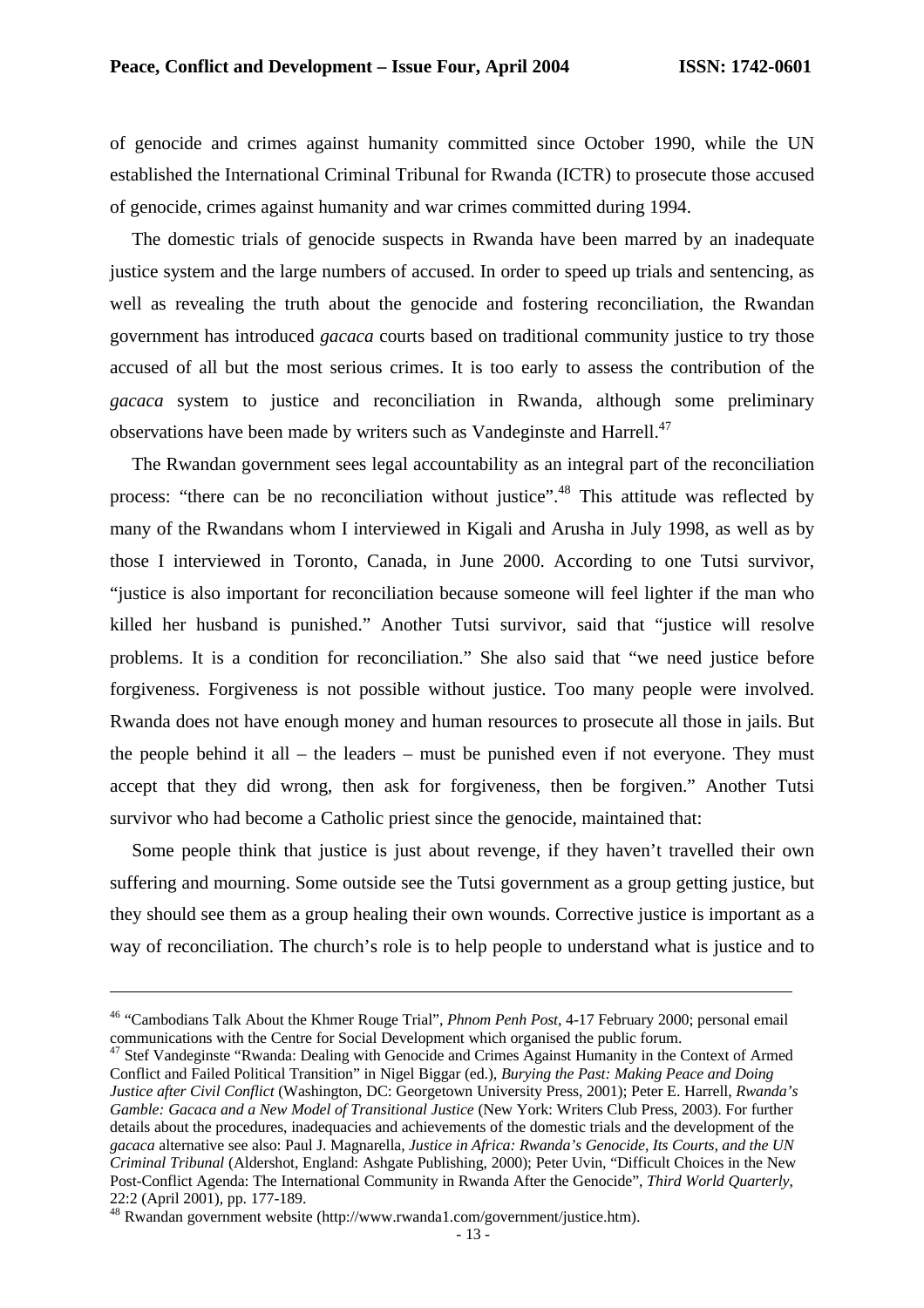help people to give mercy and forgiveness. If legal justice is done well, then it is one step towards reconciliation.

The ICTR, meanwhile, has been plagued by mismanagement and lack of resources, and has been criticized by the Rwandan government for failing to provide justice because of the slow trials and inadequate sentencing. The non-government sector has further criticized the ICTR for its lack of concern and protection for witnesses, and the inaccessibility of its proceedings to the great majority of Rwandans. While the ICTR is an international legal instrument, its mandate is to provide justice for Rwandans, not just the international community. It is only justice experienced by Rwandans that will contribute to peace and reconciliation in that country, which is the goal of the Tribunal as outlined in UN Security Council Resolution 955 which set up the ICTR. One of the genocide survivors whom I interviewed in Arusha echoed the sentiment that "reconciliation occurs between people, not governments. People need to see the ICTR working on the ground."

As a result of my interviews and observations in Arusha and Kigali I concluded that the Tribunal would need to make itself more accessible and relevant to the expressed needs and perspectives of the Rwandan people if it were to fulfil its mandate to promote justice and reconciliation. The increasing use of Kinyarwanda and radio transmissions of the Tribunal proceedings are steps in the right direction. Also important would be the holding of trials in Kigali as the ICTR is currently planning.<sup>49</sup>

Another area needing addressing is the lack of compensation or restitution which has been a significant area of dissatisfaction experienced by genocide survivors in relation to the ICTR. Many of my Rwandan interviewees stressed the importance of compensation or socioeconomic justice to promote reconciliation. For example, a Tutsi survivor whom I interviewed in Arusha told me that "women in Rwanda want compensation. They don't understand that the ICTR is not a social institution so they are not fulfilled; their expectations are not being met." Another genocide survivor said that:

In practice it is very difficult compared with theory. People still need material things to reconstruct houses and replace stolen or burnt things. Therefore they can't forget and live peacefully together with others. They need some compensation. If their material needs are met, they are more able to reconcile.

<sup>49</sup> Payam Akhavan, "Beyond Impunity: Can International Criminal Justice Prevent Future Atrocities?", *American Journal of International Law*, 95:1 (January 2001), p. 25.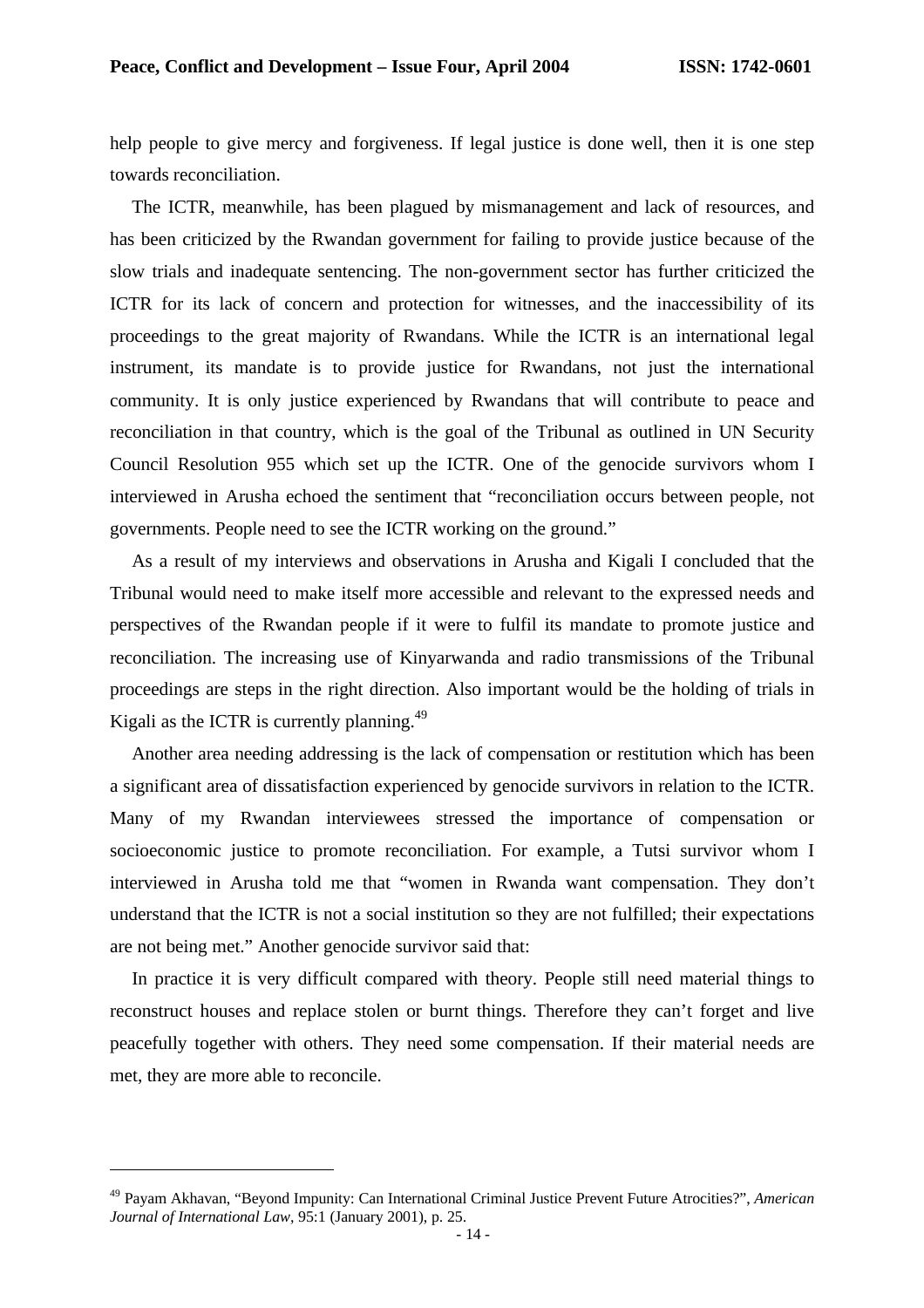This approach was echoed by another Tutsi survivor who said that "the government is asking us to forget – but how? … The government should try to reduce poverty, especially for the survivors, because it is hard to forget when living in such conditions".

According to Francoise Ngendahayo, women need restitutive justice more than retributive justice, and are more interested in rehabilitation than criminal justice.<sup>50</sup> Two years after my visit, the new Chief Prosecutor, Carla del Ponte, announced that efforts were underway to make compensation payments available to the victims.<sup>51</sup> It is hoped that these and other improvements in the functioning and operations of the ICTR in recent years and the increased rate of prosecutions will have a positive impact on reconciliation in Rwanda.

After focussing primarily on justice in the immediate aftermath of the genocide, the Rwandan government in 1999 created a National Unity and Reconciliation Commission with a mandate to encourage a culture of peace, unity and reconciliation and to monitor government programs to ensure their observance of policies of national unity and reconciliation.<sup>52</sup> As described by Staub and Pearlman, the Commission has conducted discussion meetings with Rwandans to ask what they need in order to reconcile.<sup>53</sup> For example, according to Staub, women at a meeting organised by the Commission "expressed the need for a better economic situation for their families as part of the kind of justice that will help with reconciliation".<sup>54</sup> Staub and Pearlman argue that the advantages of this elicitive process include: giving Rwandans an opportunity to engage with the idea of reconciliation; helping them to identify what they need for reconciliation to take place; and giving them an opportunity to express their views and actively engage with each other.<sup>55</sup> Focusing on the needs expressed by the survivors (as well as perpetrators) is a process that could be supported more by the international community in an effort to promote justice and reconciliation as part of post-conflict peacebuilding.

<sup>&</sup>lt;sup>50</sup> Personal interview with Francoise Ngendahayo, Adviser on Gender Issues and Assistance to Victims, ICTR, Arusha, 30 June 1998.

<sup>&</sup>lt;sup>51</sup> "Compensating victims with guilty money", Interview with Carla del Ponte, The Hague, June 9, 2000, reported in *Judicial Diplomacy: Chronicles and Reports on International Criminal Justice* (http://www.diplomatiejudiciaire.com/UK/Tpiruk/Prosecutor13.htm).

<sup>52</sup> *National Unity and Reconciliation Commission: Background Functions, Structures & Responsibilities*, Government of Rwanda, Kigali, [April 1999]. See also Prendergast & Smock (1999).

<sup>53</sup> Ervin Staub & Laurie Anne Pearlman, "Healing, Reconciliation, and Forgiving after Genocide and Other Collective Violence" in Raymond G. Helmick. & Rodney L. Petersen (eds), *Forgiveness and Reconciliation: Religion, Public Policy, & Conflict Transformation* (Philadelphia: Templeton Foundation Press, 2001), pp. 206- 7.

<sup>54</sup> Ervin Staub, "Genocide and Mass Killing: Origins, Prevention, Healing and Reconciliation", *Political Psychology*, 21:2 (June 2000), pp. 379.

<sup>&</sup>lt;sup>55</sup> Ervin Staub & Laurie Anne Pearlman, "Healing, Reconciliation, and Forgiving".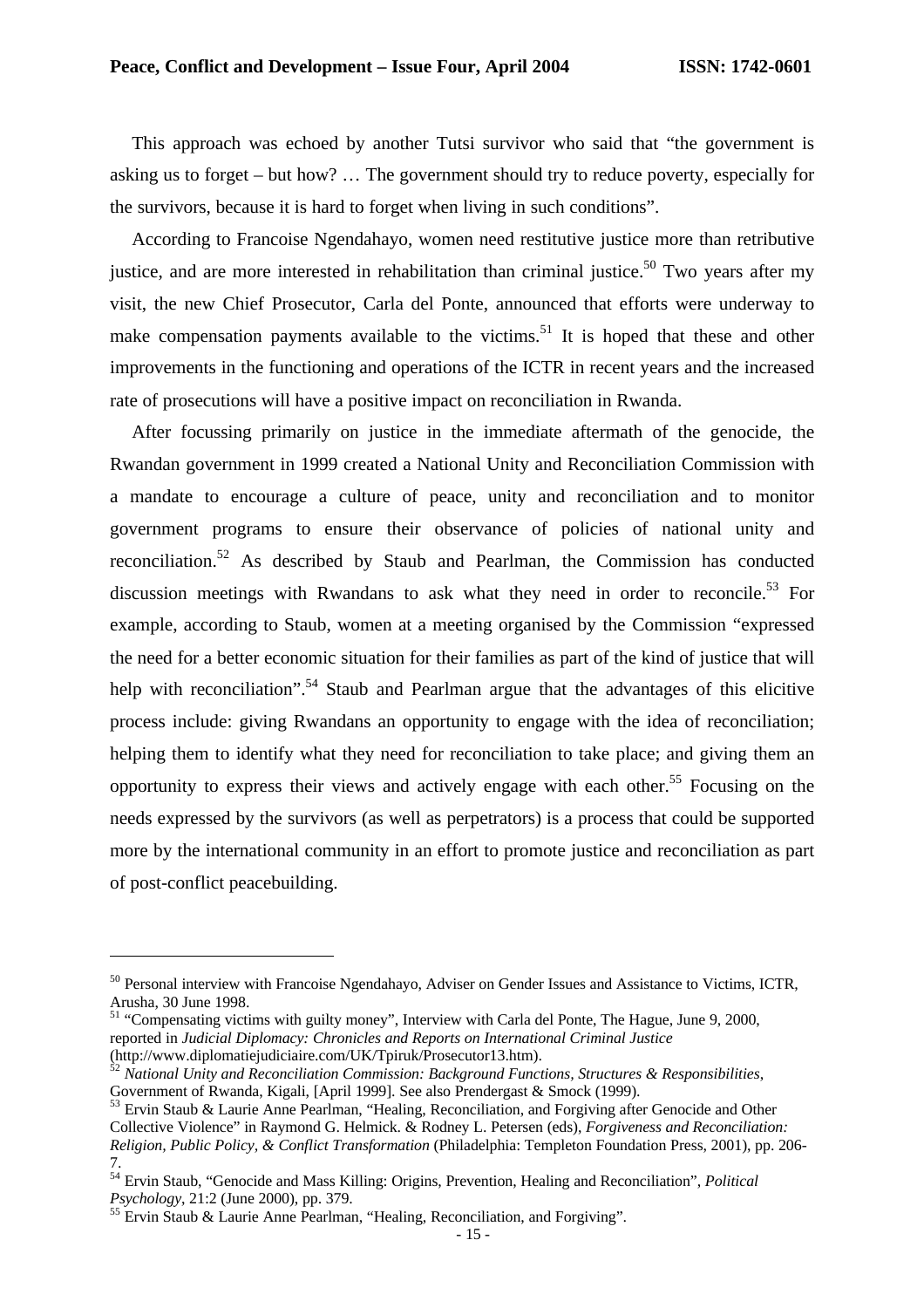It is important to recognise that most of the above observations relate only to the responses and needs of the survivors, primarily Tutsi. The dilemmas of promoting reconciliation and justice in Rwanda are complicated by the divisions evident in the community, not only between Hutu and Tutsi, but also within each population: between the Hutus who killed and those who didn't; between Hutu extremists and moderates; between Tutsi who lived in Rwanda their whole lives and those who returned after the genocide; between Francophones and Anglophones; and so on.

The majority Hutu, the accused and their relatives would have understandably different attitudes towards justice and reconciliation. For example, the Rwandan official, politically correct approach to justice and reconciliation is reflected by my interviewees who were almost all Tutsi survivors and returnees. This view is contested by members of the Hutu majority who are critical of the lack of justice for the alleged atrocities perpetrated against the Hutu by the Tutsi army, and of the arrest and detention without trial of many Hutu civilians. The legal justice and reconciliation needs of the Hutu majority are thus not being met by this process. Furthermore, the prolonged incarceration of family breadwinners has a detrimental effect on economic justice for Hutu families which further undermines the quest for reconciliation.

In order to fully assess the international and domestic legal processes, the *gacaca* courts and the National Unity and Reconciliation Commission, as strategies for promoting justice and reconciliation, this preliminary study of the needs of the victim group would have to be expanded to include other sectors of the population, most notably the *génocidaires* and their families.

Mamdani criticizes the Rwandan government for following a line of "victim's" rather than "survivor's" justice.<sup>56</sup> Survivor's justice would embrace all Rwandans as survivors of the civil war who must work together against the political system of discrimination and power imbalance that created the entrenched hatreds and genocide. He advocates a truth commission that would enable Rwandans to reconcile with their history and contribute to this sense of political justice. By contrast, as discussed, the victims have pursued a form of justice that blames and alienates the majority Hutu population. While this may be seen as inimical to long-term peace and security, it is also a process which meets the needs of the Tutsi as well as the international community for accountability for international crimes including genocide.

<sup>56</sup> Mahnood Mamdani, *When Victims Become Killers: Colonialism, Nativism, and the Genocide in Rwanda* (Princeton, New Jersey: Princeton University Press, 2001), pp. 266-273.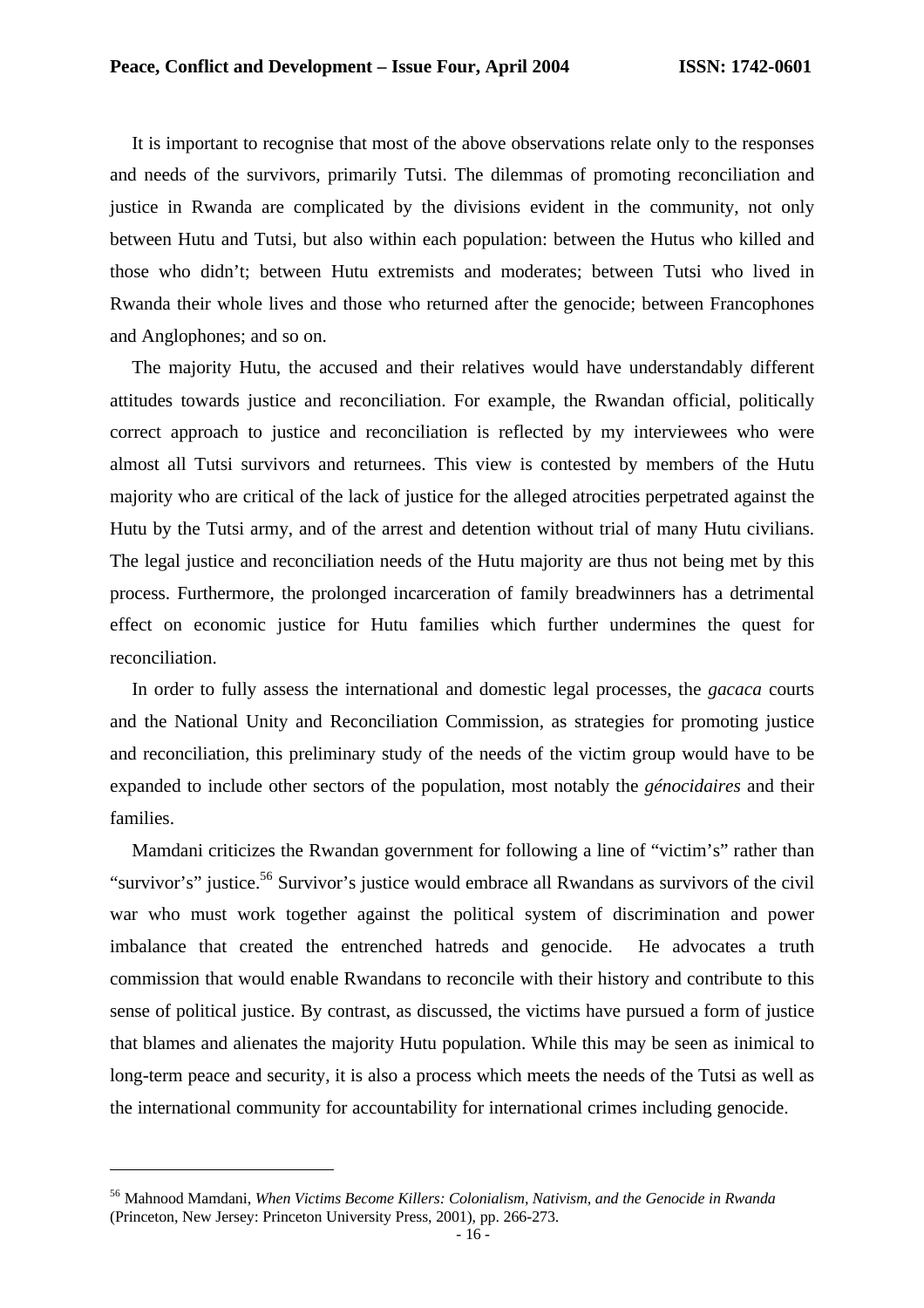A Tutsi returnee and lawyer whom I interviewed in Kigali, similarly argued for a more victim-oriented justice that would foster reconciliation by addressing social and economic justice as well as legal justice. She maintained that the current "lack of rehabilitation [of prisoners] and reparations and communication can't help in the process of national reconciliation". Economic justice could not, however, replace legal justice, she said: "economic empowerment won't break impunity". In the face of the "problem of poverty, money is not all that the survivors need. They also need visibility of the crimes and recognition of the genocide".

How to balance the needs for different types of justice and reconciliation in post-genocide Rwanda, only some of which are identified above, is a challenge which requires further attention if peacebuilding is to succeed in that country.

#### **Comparative Analysis**

The meanings of justice and reconciliation suggested by my interviewees reflected broad and complex understandings as well as needs in the aftermath of violent conflict. Some of the differences noted were the greater emphasis placed on fairness and impartiality by Cambodians describing justice, while Rwandans were more likely to mention the role of punishment in their definitions of justice. Cambodians more often commented on the importance of respect for human rights when talking about justice. Both Cambodians and Rwandans emphasized the importance of legal justice while Rwandans also identified the importance of socioeconomic justice in order to promote reconciliation, as discussed below. Cambodians were more likely to regard reconciliation as some kind of political compromise, presumably because of their experience with the Hun Sen government's use of the term 'national reconciliation' to describe the process of accommodation of the former Khmer Rouge. Nevertheless, Cambodians did make the link between reconciliation and peace. Rwandans, meanwhile, focused on the need for reconciliation as an interpersonal process requiring forgiveness.

The relationship between justice and reconciliation was seen as interdependent by both Cambodians and Rwandans, but the issue of what type of justice and how to prioritise these processes varied both within and between the two groups. Cambodians were focussed very much on wanting justice because they had already experienced 'national reconciliation' as defined by Hun Sen, while in Rwanda the focus was on achieving justice ahead of reconciliation. In Cambodia the emphasis was on human rights and procedural justice, as well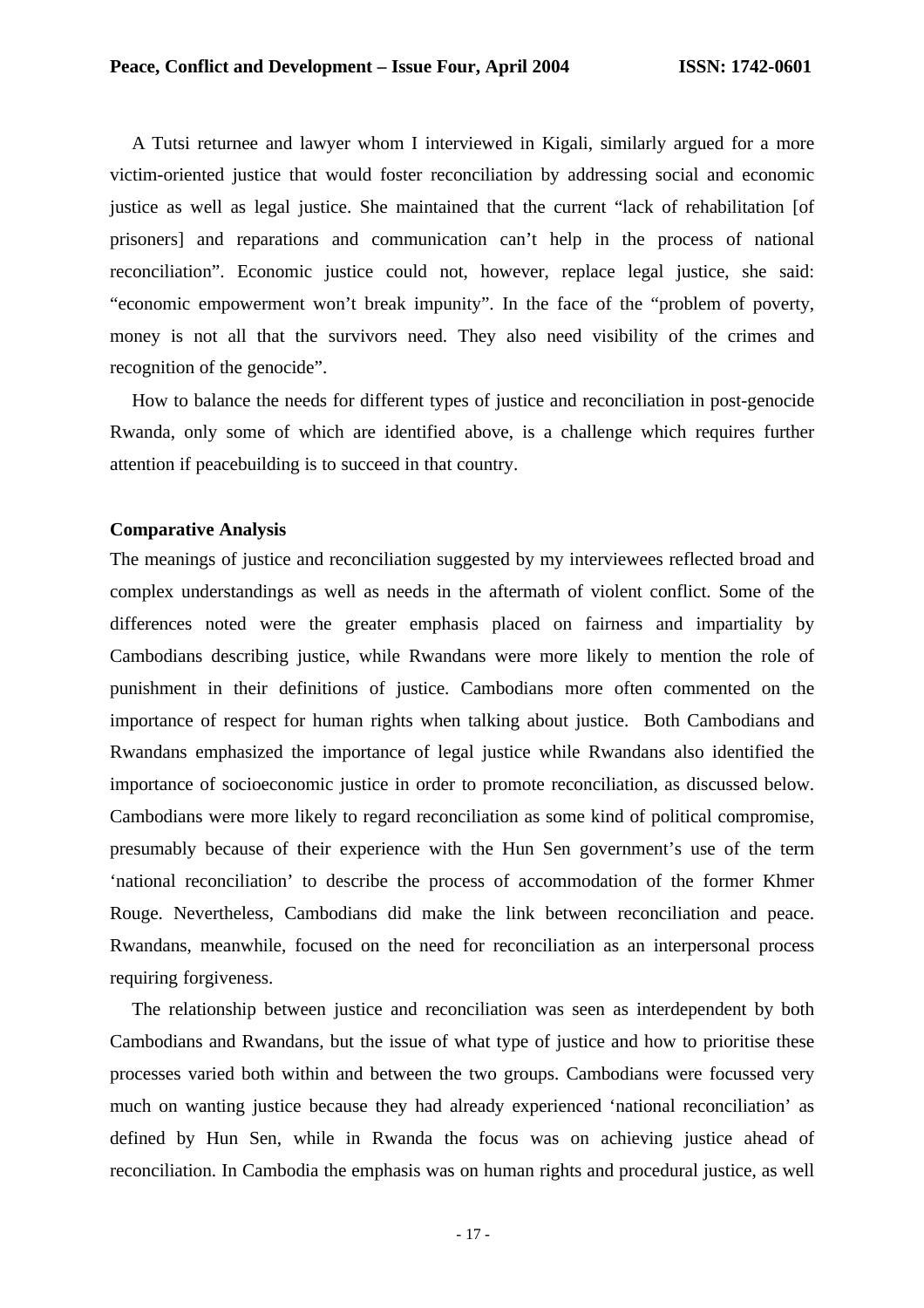as punishment for the former Khmer Rouge, while in Rwanda retributive and restitutive justice were prioritized.

Again, it should be borne in mind that the attitudes towards justice and reconciliation in the whole populations of these two countries would be expected to vary even more than is indicated by this preliminary study of members of the victim groups.

What are the lessons that can be learnt from these two case studies in relation to priorities for peacebuilding?

#### **The Way Forward**

Post-conflict peacebuilding is evidently not a simple process. There are significant limitations and complications that need to be addressed, including political and resource constraints, lack of political will, and lack of capacity to implement terms of the peace agreement.<sup>57</sup> The efforts of the international community to promote peace in societies recovering from violent conflict are further complicated when there has not been a negotiated end to the violence involving the international community, as in Rwanda after the genocide in 1994. Boutros-Ghali draws the distinction between post-conflict peacebuilding in the context of a comprehensive peace settlement, and peacebuilding activities where the UN does not already have a peacemaking or peacekeeping mandate.<sup>58</sup> In the latter situation, it is not clear who has the responsibility for implementing, monitoring and co-ordinating peacebuilding activities, and the parties to the conflict are not bound by any agreement as to their part in the peacebuilding process. If the violence has ceased because of a military victory, as in Rwanda, then there is the problem of an imbalance of power between the victors and losers to deal with in the reconstruction of society and the implementation of justice mechanisms.

This situation is different again and even more challenging when the victor in the military conflict is an outside intervener, such as the US in Iraq and Afghanistan. The US and coalition have the moral and legal responsibility to provide assistance in the rebuilding effort, but do not have the moral credibility nor practical experience to manage the process. The UN has the experience, but is lacking credibility in Iraq, and has limited resources to tackle such an

<sup>57</sup> E. Bertram, "Reinventing Governments".

<sup>58</sup> Boutros Boutros-Ghali, *Agenda for Peace*.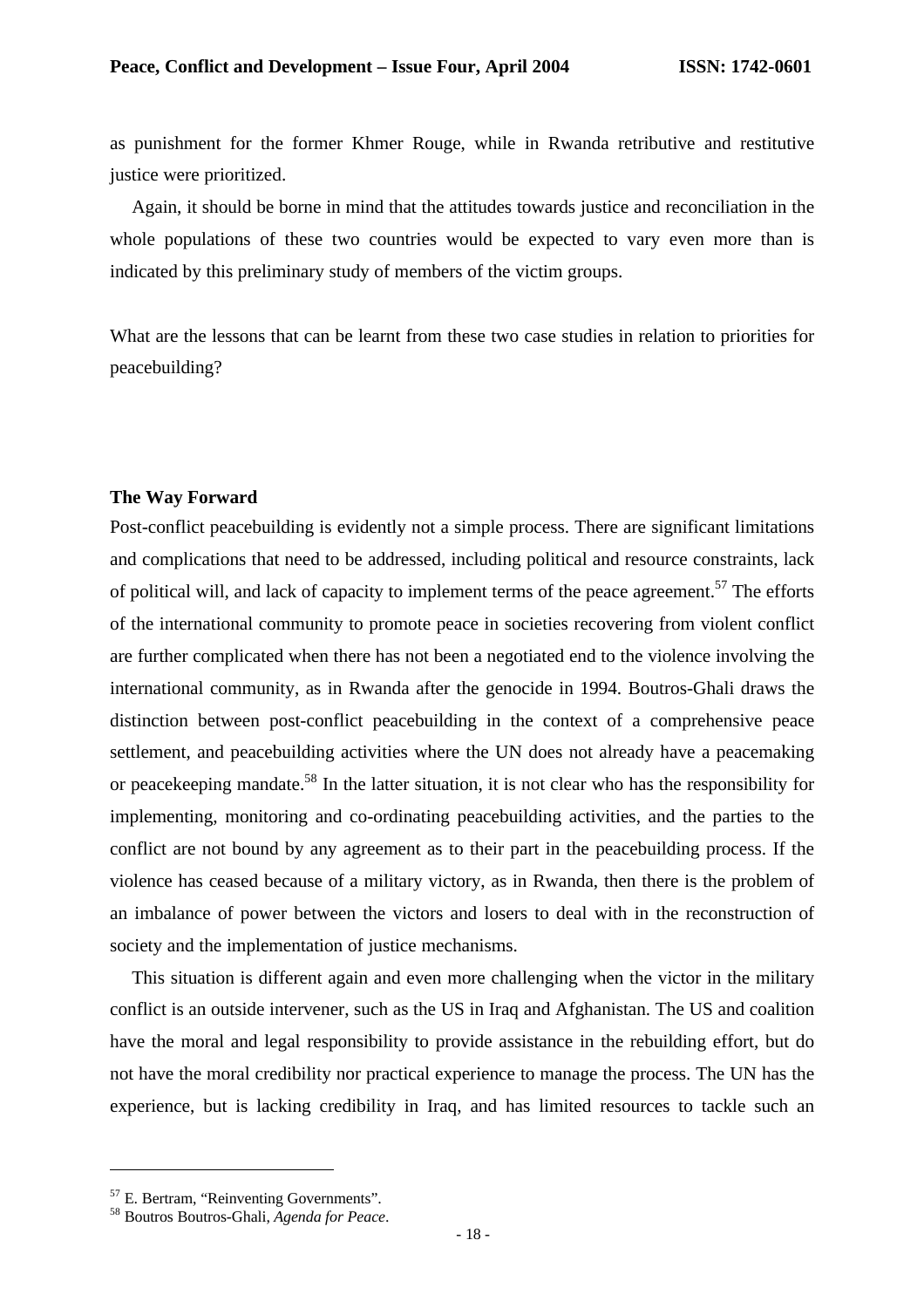enormous and complicated task. How can either the US or UN effectively implement justice and reconciliation processes in this situation?

Previous studies have concentrated on evaluating post-conflict peacebuilding as part of the implementation of peace agreements and have generally not included cases without a negotiated settlement.<sup>59</sup> This is a limited approach as many conflicts 'end' as the result of military victory, as in Rwanda and Iraq, which has significant implications for the consideration of transitional justice issues.<sup>60</sup>

In the aftermath of genocide, the peacebuilding process faces even greater challenges in dealing with the total devastation of societies and individuals physically, psychologically, structurally, politically, economically, socially and spiritually. However, researchers have generally not drawn the distinction between peacebuilding in the aftermath of genocide and peacebuilding following other civil wars or ethnic conflicts. Hartzell concluded from her study of 23 civil wars (of which 16 were defined as identity-based) that there was no significant relationship between identity conflicts and the stability or otherwise of peace agreements.<sup>61</sup> However, her analysis seems somewhat simplistic as each conflict was defined as either identity-based or politico-economic "based on the motivating concern of the actors involved in the civil war",<sup>62</sup> even though many conflicts are actually mixed in motivation. For example, the Rwandan conflict is generally characterised as ethnic, and yet the grievances of the Hutu majority were based on socioeconomic disadvantage, and the primary targets of the genocide (at least initially) were political opponents of the governing regime.

In Cambodia, post-conflict peacebuilding occurred as a component of a comprehensive peace agreement (the Paris Peace Accords) while in Rwanda the international community's involvement in post-conflict peacebuilding after the genocide occurred following the military defeat of the Hutu government by the Tutsi-dominated Rwandan Patriotic Front.<sup>63</sup> In the

<sup>59</sup> See for example: Stephen J. Stedman & Donald Rothchild, "Peace Operations"; Carolyn A. Hartzell, "Explaining the Stability"; Fen Osler Hampson, *Nurturing Peace.*

<sup>&</sup>lt;sup>60</sup> Previous studies have looked at post-conflict peacebuilding in Rwanda following the Arusha Accords that were negotiated in 1993 but were abruptly curtailed by the start of the genocide in April 1994, rather than what has occurred since the RPF victory that halted the genocide in July 1994. E. Bertram, "Reinventing Governments"; Carolyn A. Hartzell, "Explaining the Stability".

<sup>&</sup>lt;sup>61</sup> Carolyn A. Hartzell, "Explaining the Stability".

 $62$  Carolyn A. Hartzell, "Explaining the Stability", p. 16.

 $63$  It should be noted, however, than the UN did already have a presence in Rwanda in the form of its peacekeeping mission prior to the genocide (UNAMIR), and although there was a follow-up mission in the dying days of the genocide (UNAMIR II), this was not fully translated into a UN peacebuilding mission. The task of post-genocide peacebuilding was managed by the new Rwandan government rather than by the United Nations, although of course UN bodies were involved (such as UNCHR and the ICTR) as well as other international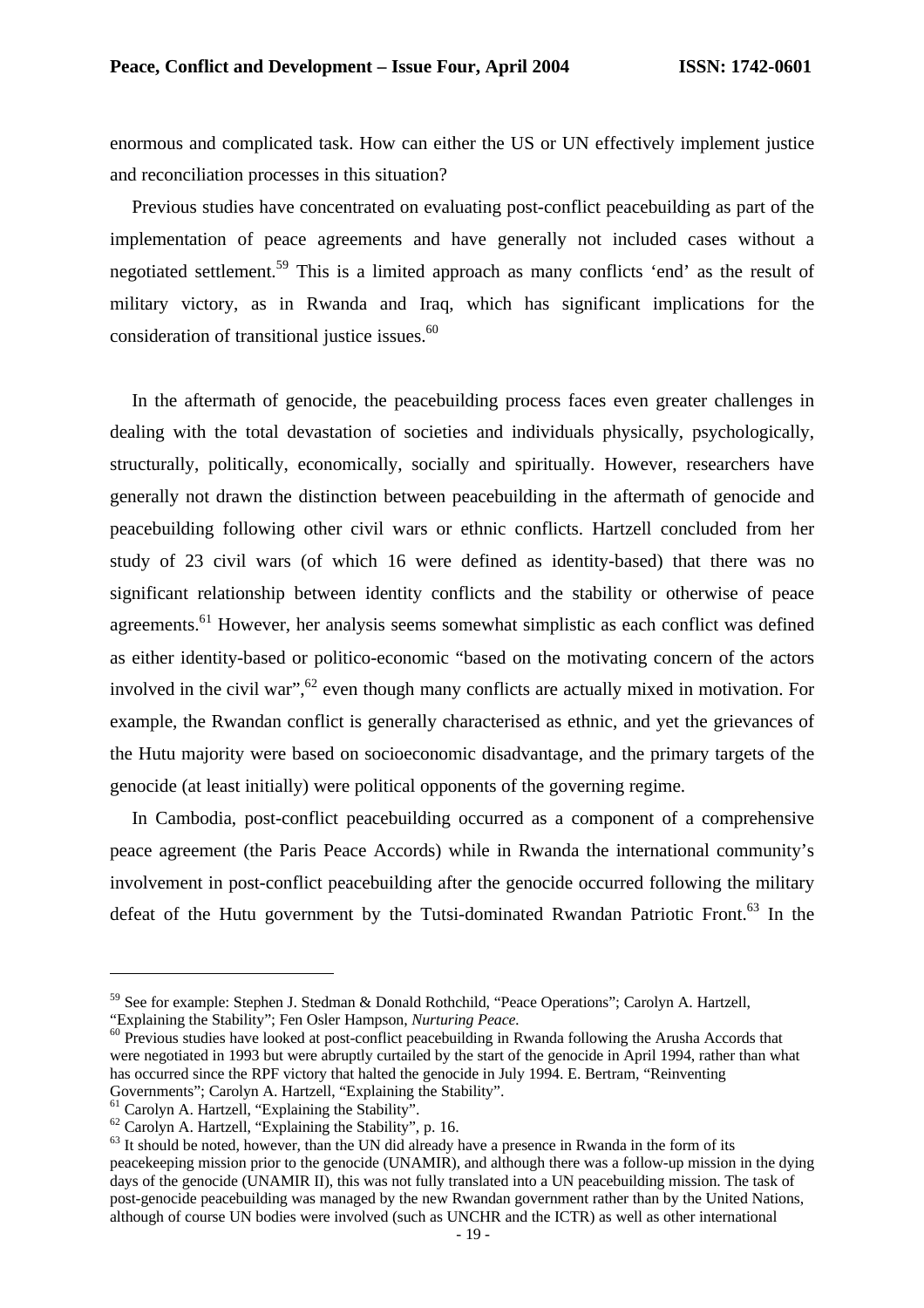former case, the UN opted for a pragmatic peace settlement that did not prioritise reconciliation or justice, while in the latter the road of international legal justice was followed with little regard for its impact on reconciliation. In both cases, the needs of the Cambodians and Rwandans for reconciliation and justice were not considered; instead the focus in Cambodia was on geopolitical considerations and in Rwanda on the implementation of international law to satisfy the needs of the international community.

There will be no lasting peace and stable democracy in war-torn societies without truth, justice, and reconciliation. Mass killing, ethnic cleansing, rape, and other brutal forms of conducting war in ethnic, religious, and similar types of conflict render reconciliation extremely difficult. Although it is a long-term process, it has to be started as soon as the peace operation and peacebuilding are initiated.<sup>64</sup>

In the international community's past peacebuilding practice, the focus on the political rather than the personal has tended to mask the underlying psychosocial processes that contribute to the willingness and readiness of people to choose a path of peace and reconciliation rather than engaging in further mass violence and/or abuse of human rights. As argued by Rasmussen, the concern with "hard-nosed" *geopolitics* needs to expand to include the realm of *geosocial politics* in which relationship-building and reconciliation take centre stage.<sup>65</sup>

Lederach's theories on peacebuilding also identify relationships as a central component. He argues that one of the most important needs is for peacebuilders to "find ways to understand peace as a change process based on relationship building".<sup>66</sup> He goes further to say that we need to reorient our peacebuilding framework "toward the development of support infrastructures that enhance our capacity to adapt and respond to relational needs rather than being defined and driven by events and agreements".<sup>67</sup> In other words, rather than focussing on the political and legal aspects of peace agreements, truth commissions and criminal tribunals, we need to focus on the task of relationship-building and how that may be enhanced through these various processes.

interveners including many NGOs. In fact, after the genocide the 'land of the thousand hills' was given a new nickname: the 'land of the thousand NGOs'.

<sup>&</sup>lt;sup>64</sup> Winrich Kühne, "From Peacekeeping to Postconflict Peacebuilding" in Luc Reychler & Thania Paffenholz (eds), *Peacebuilding: A Field Guide* (Boulder, Colorado: Lynne Rienner Publishers, 2001), p. 386

<sup>&</sup>lt;sup>65</sup> J. Lewis Rasmussen, "Negotiating a Revolution: Toward Integrating Relationship Building and Reconciliation into Official Peace Negotiations" in Mohammed Abu-Nimer (ed.), *Reconciliation, Justice, and Coexistence: Theory and Practice* (Lanham, Maryland: Lexington Books, 2001), pp. 101-127.

 $^{66}$  John Paul Lederach, "The Challenge of the  $21<sup>st</sup>$  Century", p. 35.

 $67$  John Paul Lederach, "The Challenge of the  $21<sup>st</sup>$  Century", p. 35.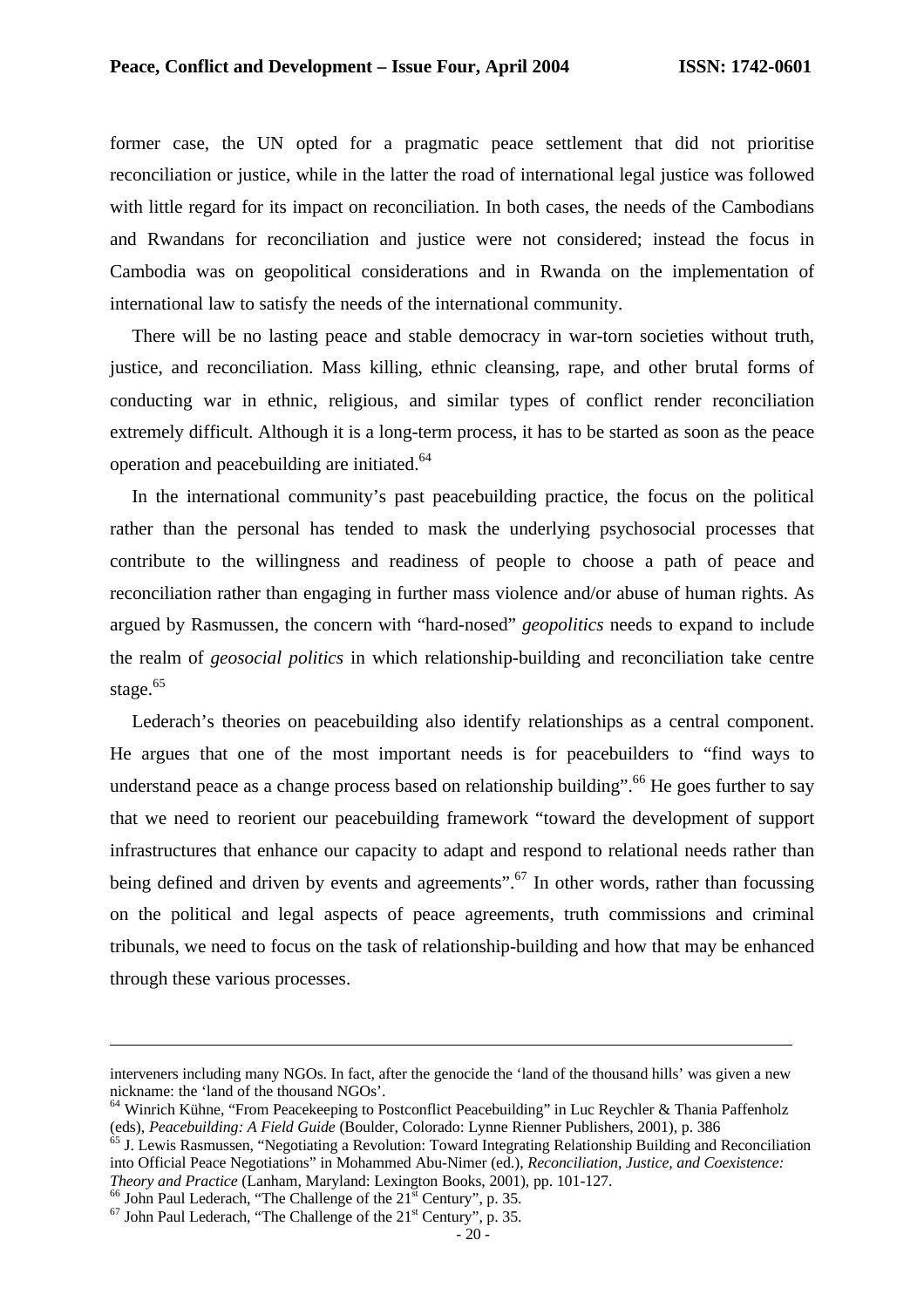As Rasmussen points out, the conflict resolution community's concern with psychosocial issues and emotional problems has been regarded with suspicion and too easily dismissed as irrelevant to the realities of peacemaking and peacebuilding by traditional international relations practitioners.<sup>68</sup> However, as Rothstein argues: "Since there is obviously an important psychological component of protracted conflicts, there is surely likely to be an equally important psychological or emotional component to their resolution".<sup>69</sup> Consistent with conflict resolution theory's emphasis on the need to address underlying human needs, international interveners need to address the underlying causes, as well as the effects, of the broken relationships manifested in violent conflicts. As Rothstein points out, this emphasis on psychological needs does not mean that other political interest-based approaches to peacebuilding are irrelevant or less important.<sup>70</sup> Concerns with power, security, resources and structural issues need also to be addressed. My argument is that psychological, relationshipbased aspects of peacebuilding have not been considered sufficiently in the implementation of post-conflict peacebuilding: there needs to be a questioning of *realpolitik* assumptions and a redress in the balance of priorities and understanding. Focussing on responding to people's expressed needs in relation to justice and reconciliation is one step in this direction which can contribute to the long-term success of peacebuilding.

<sup>68</sup> J. Lewis Rasmussen, "Negotiating a Revolution, p. 119.

<sup>69</sup> Robert L. Rothstein, "Fragile Peace", p. 239.

<sup>70</sup> Robert L. Rothstein, "Fragile Peace", p. 239.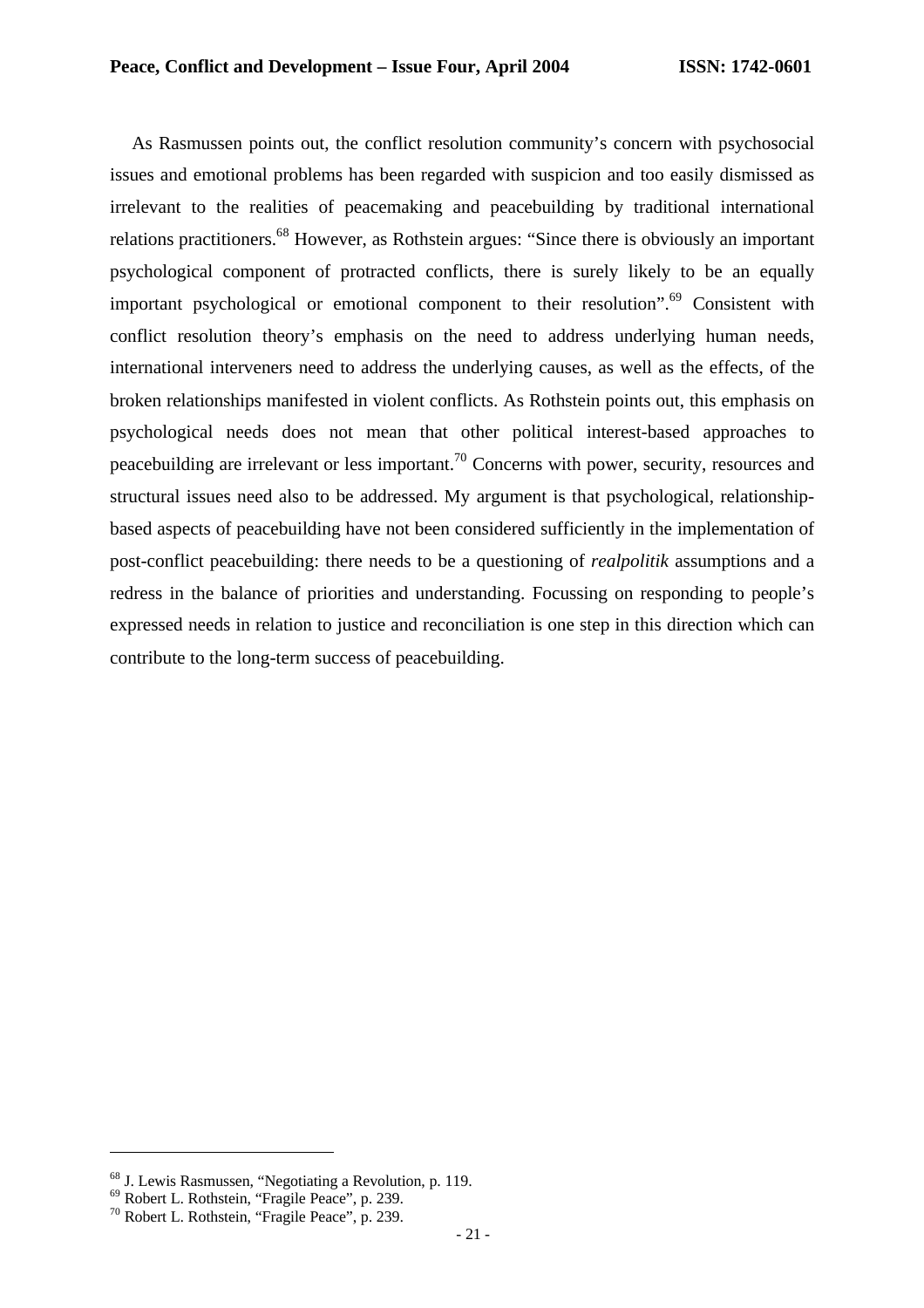### TABLE 1: A TYPOLOGY OF JUSTICE

Substantive Justice

#### **Legal Justice**

*Retributive justice* **(or retribution) - settlement of one's accounts involving punishment or revenge**

*Restitutive justice* **(or restitution)**

**- recovery of losses, reparations or compensation to rectify harms**

*Restorative justice*

**- emphasis on restoring or healing relationships between conflicting parties**

#### *Procedural justice*

**- fair treatment in making and implementing court decisions or other outcomes**

# **Socioeconomic or Distributive Justice**

**- fair distribution of conditions and goods that affect individual well-being**

#### *Economic justice*

**- gives parties their proper share and achieves a fair outcome**

#### *Social justice*

**- gives parties the means to achieve social equality**

Symbolic Justice

provides parties with a sense of justice by acknowledging verbally or with symbolic actions that an injustice has occurred or has been experienced, or that a party has been wronged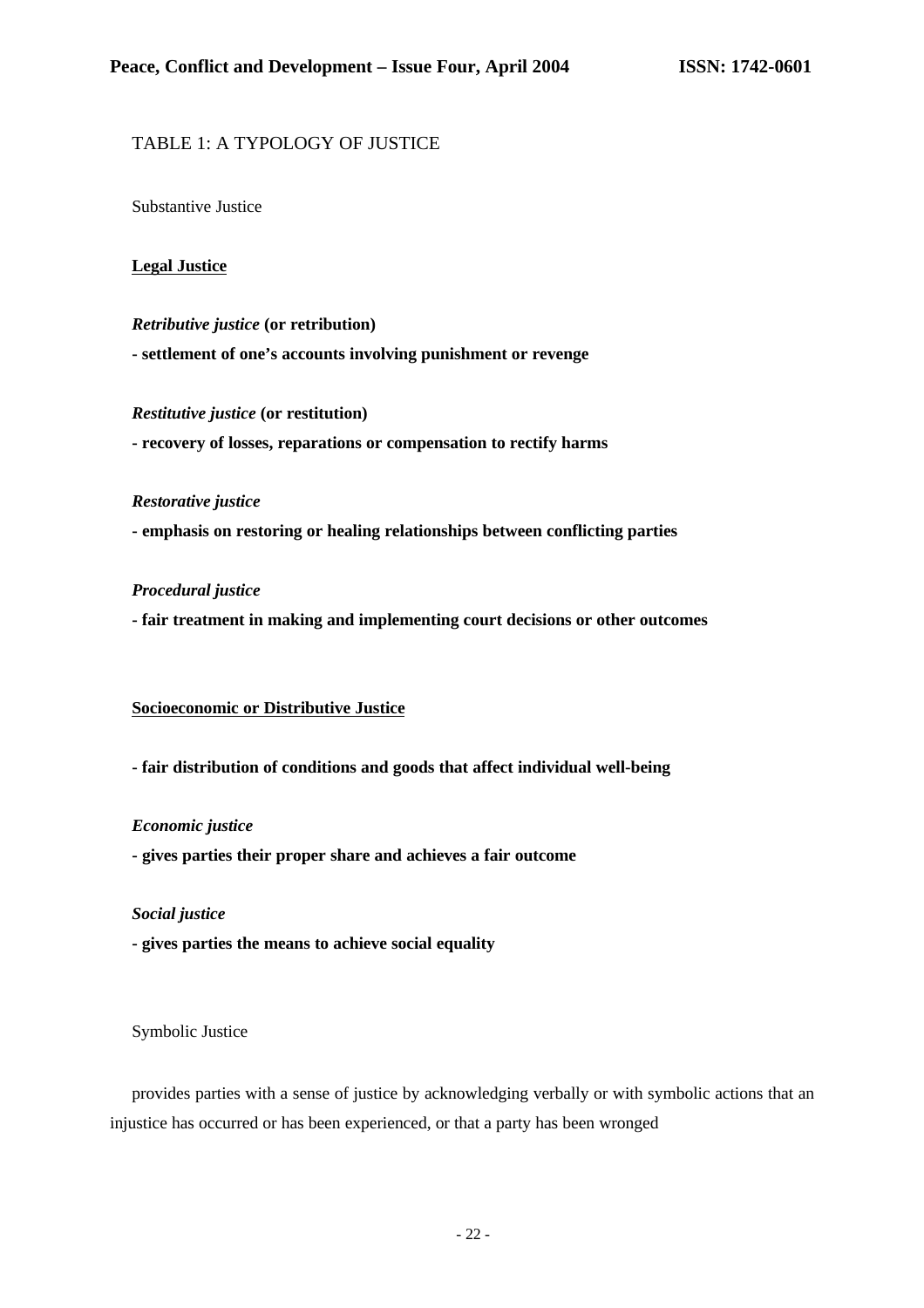# **TABLE 2: A MODEL OF RECONCILIATION**

#### Truth

acknowledgement of past injustices and wrongs committed official accounting of the past public telling of suppressed stories listening to the pain of the other validation of pain and suffering apology or repentance for harm caused (mutually)

#### **Mercy**

forgiveness and letting go: ending cycle of revenge releasing the past with its pain identification with the pain of the other rituals of healing and joint sorrow

#### Justice

reparation or compensation for damage inflicted restoration for past losses moral and political restitution social, economic and cultural restructuring sharing power, responsibility and resources

#### Identity

policies of inclusiveness and unity recognition of interdependence rediscovering the humanity of the other replacing enmity and animosity with mutual acceptance and respect accepting the other's identity and autonomy

Recommitment commitment to risk and trust genuine commitment to change behaviour assurance that hurtful actions will not be repeated: anticipation of mutual security